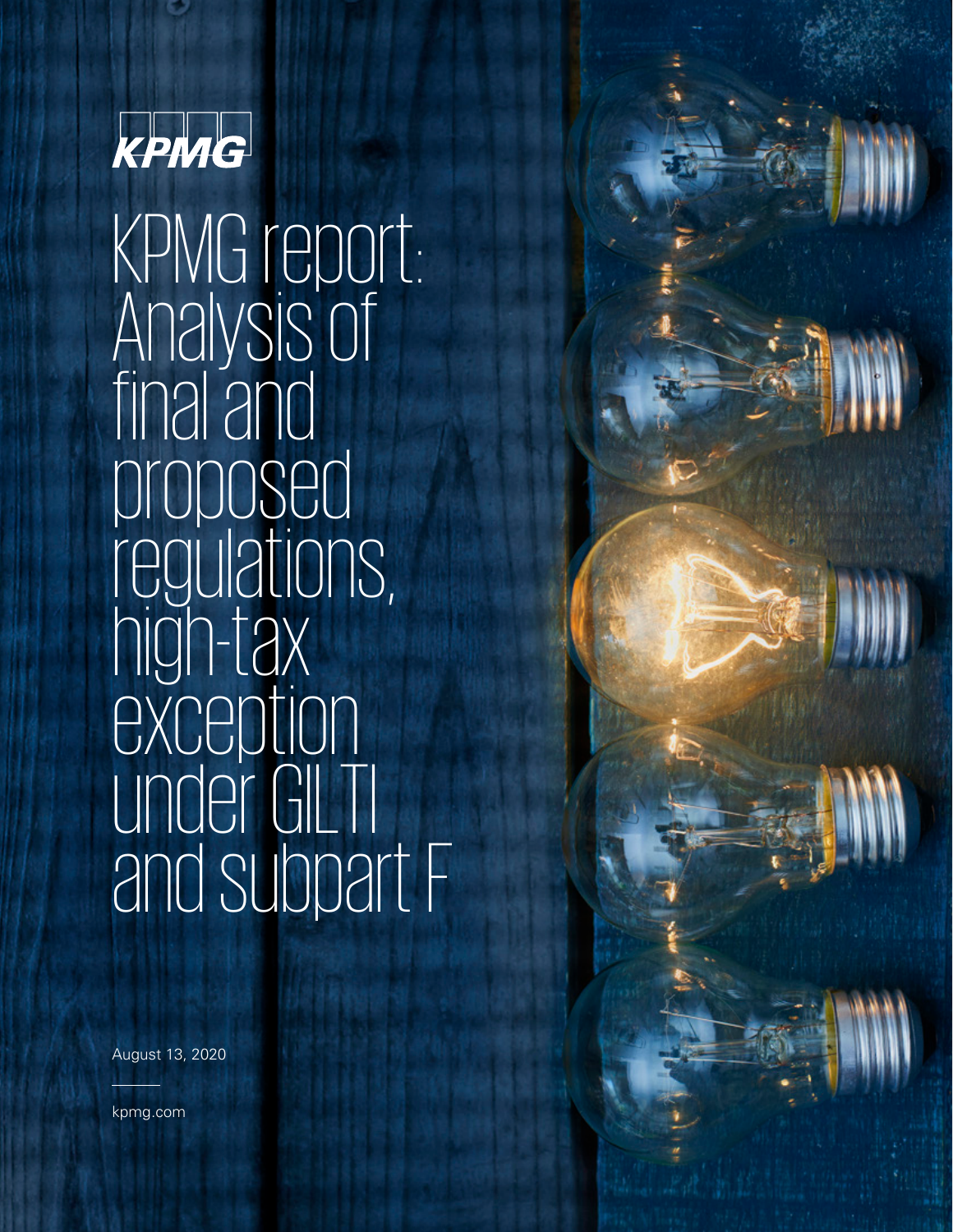The Internal Revenue Service ("IRS") and the Department of the Treasury (collectively, "Treasury") on July 20, 2020, released for publication in the Federal Register final regulations (T.D. 9902) relating to the "global intangible low-taxed income" (GILTI) high-tax exclusion<sup>[1](#page-1-0)</sup> (the "final GILTI high-tax exception" or "final regulations" or "final rules") and proposed regulations (REG-127732-19) relating to both the GILTI high-tax exception and the subpart F high-tax exception (the "proposed regulations" or "proposed rules").

Read text of the **[final regulations](https://www.govinfo.gov/content/pkg/FR-2020-07-23/pdf/2020-15351.pdf)** [PDF 434 KB] (30 pages) and **[proposed regulations](https://www.govinfo.gov/content/pkg/FR-2020-07-23/pdf/2020-15349.pdf)** [PDF 418 KB] (26 pages).

This report provides a detailed discussion of and observations about the final GILTI high-tax exception as well as the proposed high-tax exception.

l

<span id="page-1-0"></span><sup>1</sup> The final regulations use the term "GILTI high-tax exclusion" whereas the election in respect of high-taxed subpart F income has historically been described in Reg. § 1.954-1(d) as the "subpart F high-tax exception." Because the proposed regulations describe the joint election in respect of high-taxed subpart F income and tested income as the "high-tax exception," "exception" is uniformly used herein in lieu of alternatively using "exclusion" when describing the final regulations. Additionally, in discussing the GILTI high-tax election of the final regulations, substantive changes that would be made under the proposed regulations are noted. Because the proposed high-tax election covers both GILTI and subpart F, this discussion uses the phrase "high-tax exception" and it should be understood to refer to the GILTI high-tax exclusion in the context of the final regulations and the unified high-tax exception in the context of the proposed regulations.

<sup>© 2020</sup> KPMG LLP, a Delaware limited liability partnership and the U.S. member firm of the KPMG network of independent member firms affiliated with KPMG International Cooperative ("KPMG International"), a Swiss entity. All rights reserved. Printed in the U.S.A. The KPMG name and logo are registered trademarks or trademarks of KPMG International.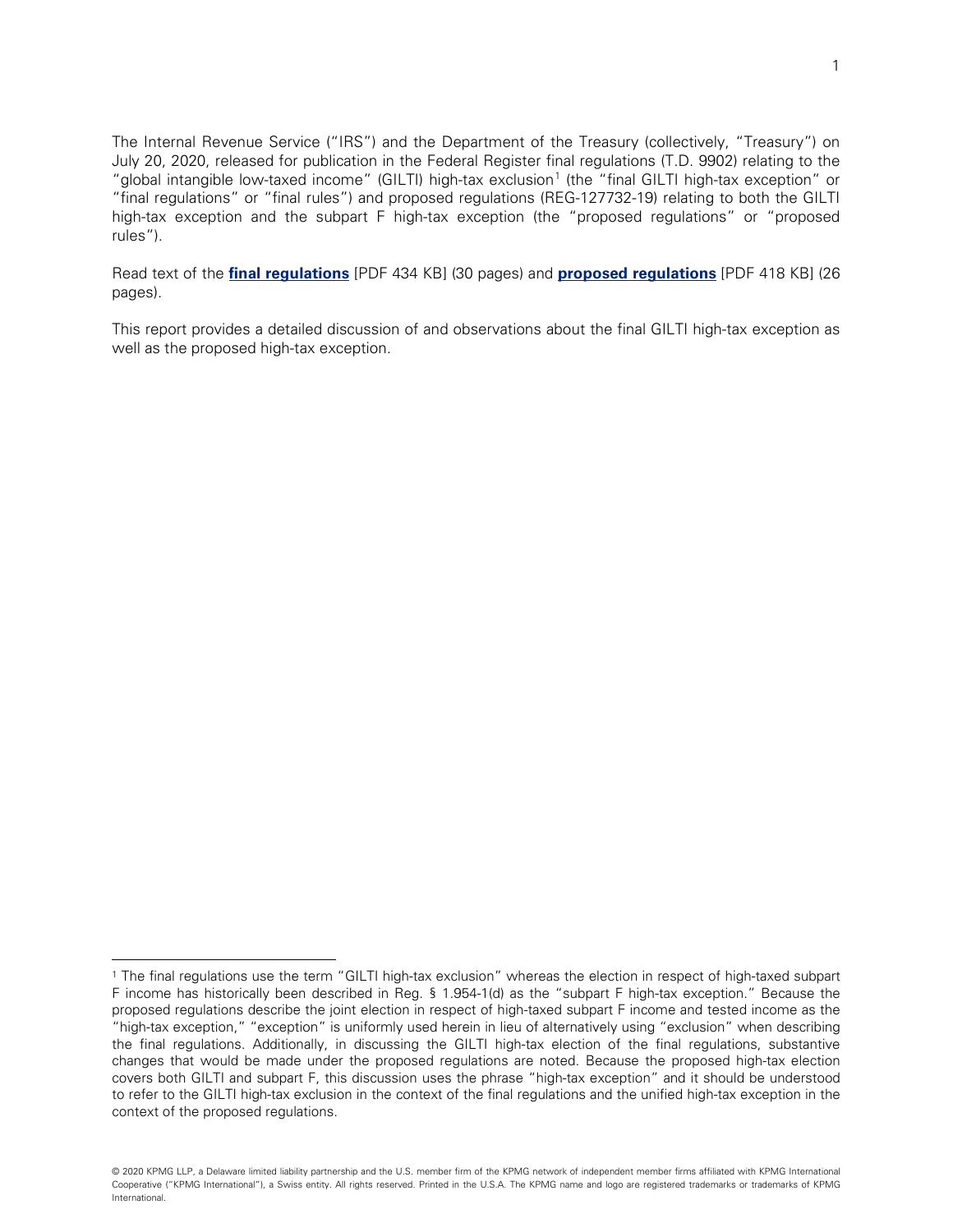# **Contents**

| Considerations and consequences in respect of the GILTI high-tax exception 7                        |  |
|-----------------------------------------------------------------------------------------------------|--|
| Final GILTI high-tax exception and proposed single high-tax exception: Mechanics  9                 |  |
|                                                                                                     |  |
|                                                                                                     |  |
| "Tentative gross tested income item" ("gross item" under the proposed regulations) 13               |  |
|                                                                                                     |  |
|                                                                                                     |  |
|                                                                                                     |  |
|                                                                                                     |  |
| "Tentative tested income item" ("tentative net item" under the proposed regulations)  18            |  |
|                                                                                                     |  |
| Allocating and apportioning foreign taxes to a "tentative tested income item" ("tentative net item" |  |
|                                                                                                     |  |
|                                                                                                     |  |
|                                                                                                     |  |
| Comments received in respect of determining effective rate of foreign tax23                         |  |
|                                                                                                     |  |
|                                                                                                     |  |
|                                                                                                     |  |
|                                                                                                     |  |
|                                                                                                     |  |
|                                                                                                     |  |
|                                                                                                     |  |
|                                                                                                     |  |
|                                                                                                     |  |
|                                                                                                     |  |
|                                                                                                     |  |
|                                                                                                     |  |
|                                                                                                     |  |
|                                                                                                     |  |
|                                                                                                     |  |
|                                                                                                     |  |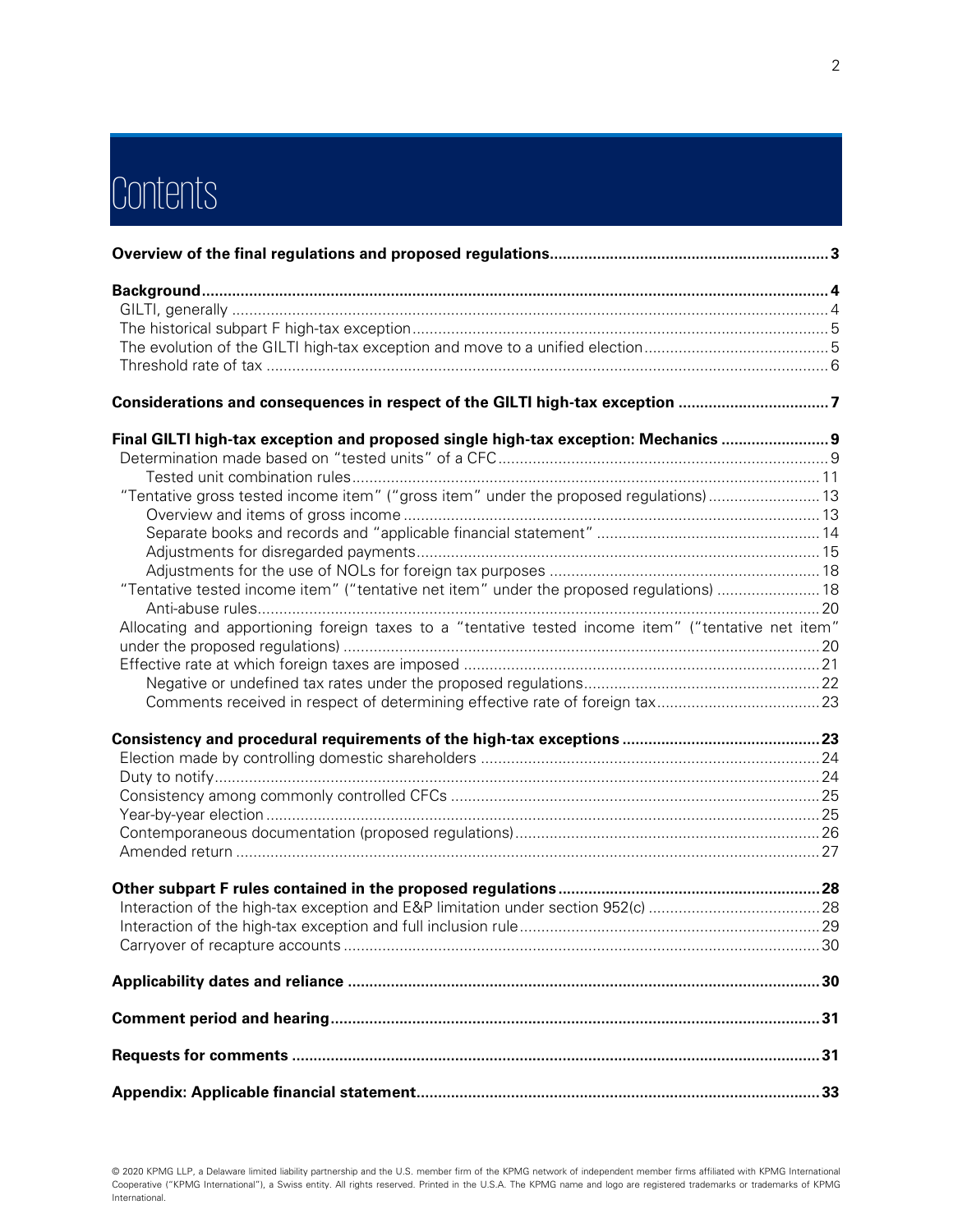# <span id="page-3-0"></span>Overview of the final regulations and proposed regulations

The final regulations finalize proposed regulations under section 951A that were published on June 21, 2019 (the "2019 proposed regulations") with respect to high-taxed tested income. The final regulations largely adopt the framework of the 2019 proposed regulations. However, the final regulations include a number of noteworthy changes from the 2019 proposed regulations, including that an election to apply the GILTI high-tax exception may be made annually instead of once every five years, that the election may be made retroactively for tax years of foreign corporations that begin after December 31, 2017, and that the calculation is made with respect to each "tested unit" (as defined below) of a controlled foreign corporation ("CFC"), rather than on a qualified business unit ("QBU")-by-QBU basis.

The final regulations retain both the significant computational and procedural differences between the GILTI high-tax exception and the long-standing subpart F high-tax exception as initially proposed in the 2019 proposed regulations. These differences broadly result in the characterization of income as subpart F income potentially being more taxpayer-favorable than the characterization of income as tested income, and therefore potentially incentivize taxpayers to engage in uneconomic tax-planning to convert income that would otherwise be tested income into subpart F income. In order to reduce the incentives for such uneconomic planning, the proposed regulations would provide a single unified high-tax exception for both subpart F income and tested income (the "proposed high-tax election") pursuant to which the existing subpart F high-tax exception would be largely conformed to the final GILTI high-tax exception with a number of revisions, thus preventing the optionality in application of the high-tax exception that taxpayers might seek to exploit. Because the proposed regulations would provide for a single election under section 954(b)(4) for both subpart F income and tested income, the proposed regulations would remove the final GILTI high-tax exception from Reg. § 1.951A-2(c)(7) as promulgated by these final regulations and replace it with a single high-tax exception in Reg. § 1.954-1(d).

# KPMG observation

However, in certain cases it may still prove beneficial for a taxpayer to convert what would otherwise by tested income into subpart F income. For example, if a large foreign tax was paid on subpart F income, the taxpayer could choose not to elect the high-tax exception that year and therefore have significant general category foreign tax credits it could carryforward to future U.S. tax years where the taxpayer expects to have excess limitation in its general basket in such years. By not electing the high-tax exception in a given year, the taxpayer would have to include all of its tested income in its GILTI determination in that year under the proposed regulations. Therefore, careful modeling is required to determine if a net benefit would result.

The discussion below begins with general background of the two regimes (i.e., the GILTI regime and the subpart F regime) and a brief history of the long-standing subpart F high-tax exception and the development of the GILTI high-tax exception.

Next, some general observations are made as to key implications of making the GILTI high-tax exception and the different potential costs and benefits that should be evaluated in deciding whether to make the election on a year-by-year basis. Because the impact of the election is inherently fact specific, these observations are not exhaustive.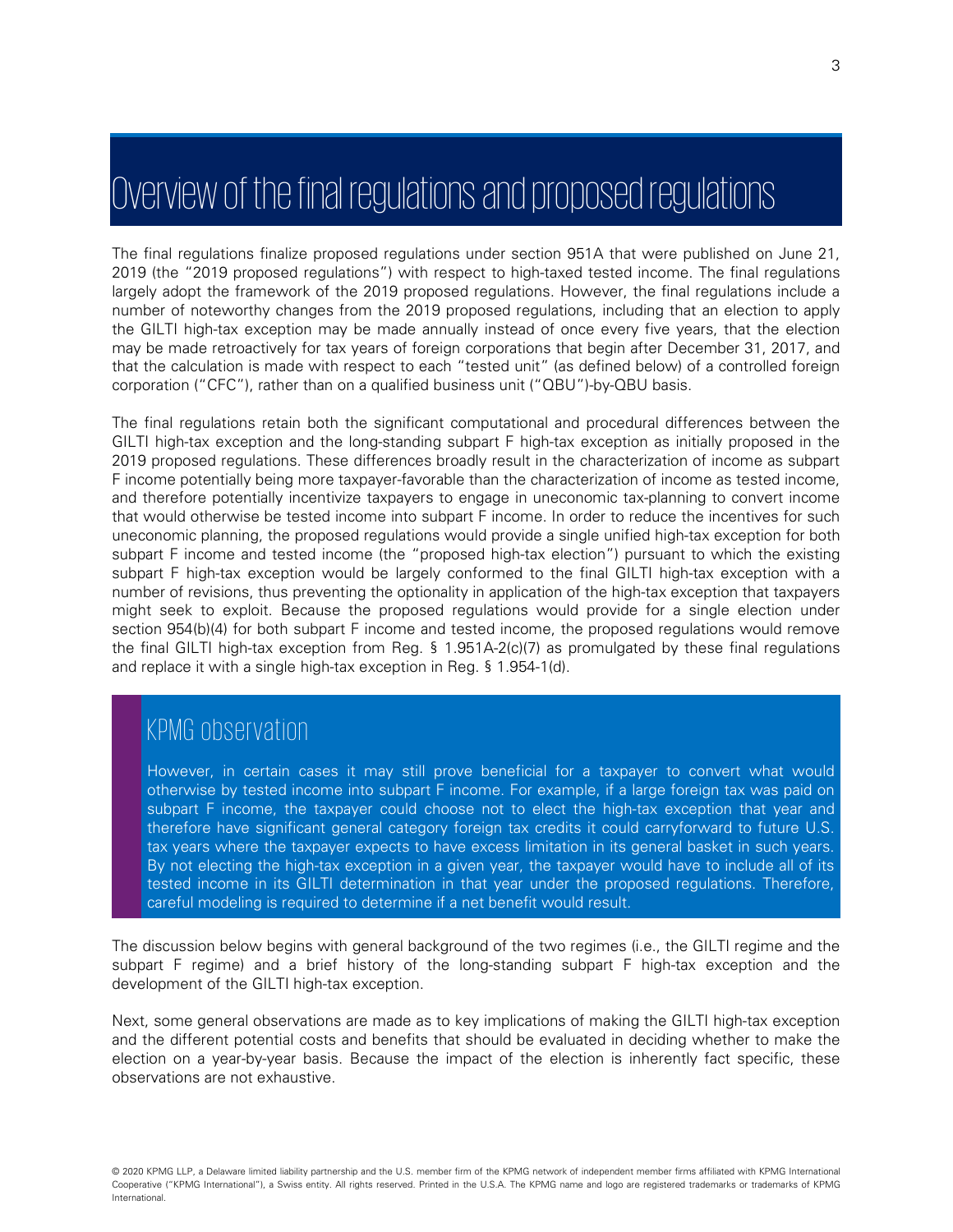Thereafter, a summary of the key provisions of the final regulations follows, noting where the proposed regulations would alter the final rules. This discussion is presented based on the order in which a taxpayer would make a determination as to whether income qualifies for the high-tax exception. Once a taxpayer has determined that it is beneficial to make an election, a number of procedural requirements must be satisfied in order to have a valid election and an overview of these is provided herein.

Finally, the discussion concludes with a review of the revisions to the mechanics of the subpart F regime contained in the proposed regulations.

# <span id="page-4-0"></span>**Background**

#### <span id="page-4-1"></span>GILTI, generally

The 2017 U.S. tax law (Pub. L. No. 115-97, enacted December 22, 2017)—the law that is often referred to as the "Tax Cuts and Jobs Act" ("TCJA")—generally retained the existing subpart F regime that applies to passive income and related-party sales and services, and created a new type of inclusion for GILTI, which is based on a broad class of CFC income (other than that generally covered by the subpart F regime). As a result, following the TCJA the income of a CFC generally falls into one of three categories: (1) "tested income" taxed under the GILTI regime, (2) income taxed under the subpart F regime, and (3) the CFC's remaining income, which is exempt from both regimes. Given the broad definitional scope of "tested income" under section 951A(c), this last category is quite limited in amount for most CFCs. The GILTI high-tax exception, together with the subpart F high-tax exception, have the potential to broadly expand a CFC's exempt income where it operates in sufficiently high-taxed environments.

Similar to a subpart F inclusion, "U.S. Shareholders" of CFCs include GILTI in income on an annual basis. Unlike a subpart F inclusion, a U.S. Shareholder calculates a single GILTI inclusion, based on all of its CFCs. In contrast, subpart F inclusions are calculated on a CFC-by-CFC basis. In general, GILTI is the excess of a U.S. Shareholder's "net tested income" (that is, the excess of the aggregate of its CFCs' tested income over its CFCs' tested losses), over its "net deemed tangible income return" ("net DTIR"), which is a deemed return on the CFCs' tangible assets (10% of qualified business asset investment or "QBAI") reduced by the CFCs' "specified interest expense"). Further, U.S. corporations may be entitled under section 250 to a deduction of up to 50% of their GILTI inclusion and related section 78 gross-up.

Tested income generally does not include income within the ambit of the subpart F regime. One important exception in the subpart F rules is the exception for high-taxed income found in section 954(b)(4) (i.e., the statutory high-tax exception). Under this exception, as further implemented by Reg. § 1.954-1(d), the controlling U.S. Shareholders of a CFC may elect to exclude certain net items of income from its subpart F income if such income is subject to a high effective foreign rate of tax. In particular, the subpart F high-tax exception election may be made when an item of income of a CFC is subject to foreign tax at an effective rate of greater than 90% of the maximum U.S. corporate tax rate (currently 18.9%). Tested income also does not include any gross income "excluded from the foreign base company income<sup>[2](#page-4-2)</sup> ... by reason of section  $954(b)(4)$ ."<sup>[3](#page-4-3)</sup> In the final GILTI regulations issued at the same time as the 2019 proposed regulations, Treasury explicitly in fact provided that, for this exception to apply to gross income, gross income had to otherwise constitute foreign base company income ("FBCI").<sup>[4](#page-4-4)</sup>

 $\overline{a}$ 

<span id="page-4-2"></span><sup>&</sup>lt;sup>2</sup> Foreign base company income is the category of subpart F income that includes certain types of sales and services income, as well as its passive income.

<span id="page-4-3"></span><sup>3</sup> Section 951A(c)(2)(i)(III).

<span id="page-4-4"></span><sup>4</sup> As further discussed below, in adopting that rule, the earlier final regulations were consistent with the proposed regulations on which they were based.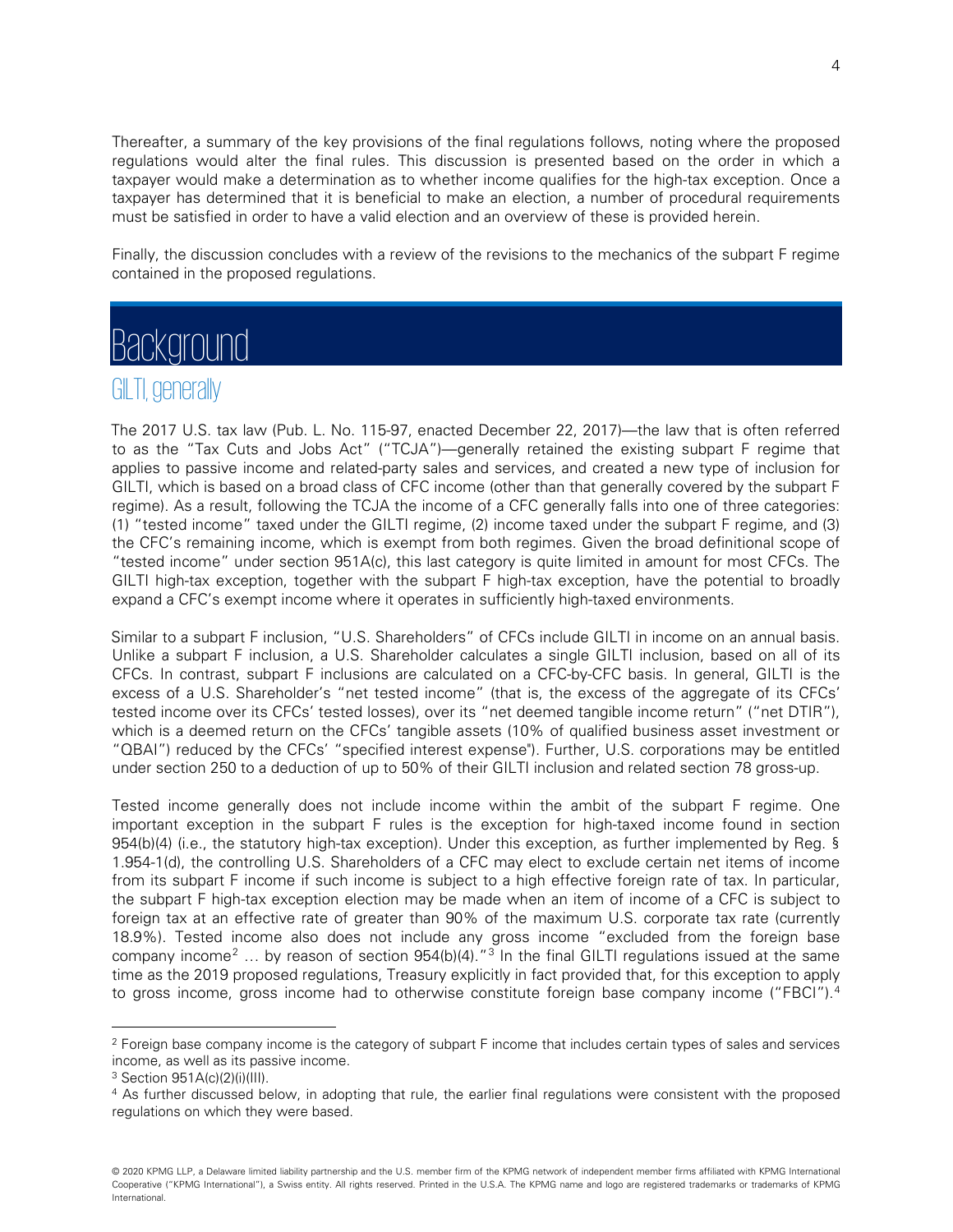Accordingly, before the finalization of the GILTI high-tax exception, qualification for the subpart F high-tax exception was an important method for a corporate U.S. Shareholder to avoid the residual U.S. federal income tax on its locally (relatively) high-taxed foreign operations that could result from the allocation of expenses with respect to such operations.

### <span id="page-5-0"></span>The historical subpart F high-tax exception

In order to fully appreciate the changes in the final and proposed regulations, it is helpful to understand the history of the subpart F high-tax exception. At the time of its enactment, the policy behind the hightax exception was clearly expressed in the accompanying legislative history. The basic premise behind the subpart F regime is to deny the deferral of U.S. federal income tax for what Congress deems easily moveable income earned through a CFC (so-called "tax haven" operations).<sup>[5](#page-5-2)</sup> Nevertheless, if a U.S. Shareholder earns an item of income through a CFC and is otherwise paying tax in the foreign jurisdiction at a rate comparable to that of the United States, then the U.S. Shareholder has not obtained a tax advantage by investing in the CFC. If the U.S. Shareholder does not receive a tax advantage by investing through the CFC, then the basic premise of the subpart F rules has not been met and the relevant item of income need not be subject to immediate inclusion by the U.S. Shareholder as subpart F income.<sup>[6](#page-5-3)</sup>

The historical rules for applying the subpart F high-tax exception are contained in Reg. § 1.954-1. These rules are both detailed and mechanical and are thus not generally discussed in this report at length. However, as referenced above, the proposed regulations prescribe changes to certain mechanics of this election, namely the interaction of the subpart F high-tax exception with both the earnings and profits ("E&P") limitation under section 952(c)(1) and the de minimis and full inclusion rules of section 954(b)(3)(A) and (B). These aspects of the current subpart F high-tax exception are therefore appropriately discussed in context.

Certain features of the current subpart F high-tax exception that make it generally more taxpayerfavorable than the GILTI high-tax exception should be noted so as to properly understand the proposed regulation's aim for uniformity between the two exceptions. As a threshold matter, the determination of whether the subpart F high-tax exception is met is made separately for the relevant categories of subpart F income delineated in Reg. § 1.954-1. Further, a CFC's subpart F income that results from sales and services are aggregated for this purpose even when earned through separate QBUs, while passive income is generally tested on a QBU-by-QBU basis. Passive income is also grouped on the basis of local applicable withholding tax whereas sales and service subpart F income is not segregated on the basis of source taxation. As a result, a U.S. Shareholder historically had some level of flexibility to make an election for one type of income and not for another. Finally, the high-tax exception election is made on an CFC-by-CFC basis (and also item-by-item other than in respect of passive foreign holding company income) and the existing final regulations do not impose a consistency requirement (e.g., a U.S. Shareholder may make the election for certain CFCs, but not others). Therefore, under the final regulations, where sales and/or services income of a CFC is subject to substantial foreign tax, qualifying such income as subpart F income (as opposed to tested income) provides the taxpayer with increased U.S. federal income tax planning opportunities.

#### <span id="page-5-1"></span>The evolution of the GILTI high-tax exceptionand move to a unified election

The GILTI regime, as enacted by the TCJA, did not include a stand-alone high-tax exception. The statute expressly excludes from a CFC's tested income the CFC's high-tax income that is excluded from subpart F "by reason of section 954(b)(4)"—namely income that is excluded from foreign base company income ("FBCI") and insurance income because it is subject to an effective tax rate greater than 90% of the U.S.

 $\overline{\phantom{a}}$ 

<span id="page-5-2"></span><sup>5</sup> See S. Rpt. No. 87-1881, at 79 (1962).

<span id="page-5-3"></span><sup>6</sup> See H. Rep. No. 99-426, at 401 (1986).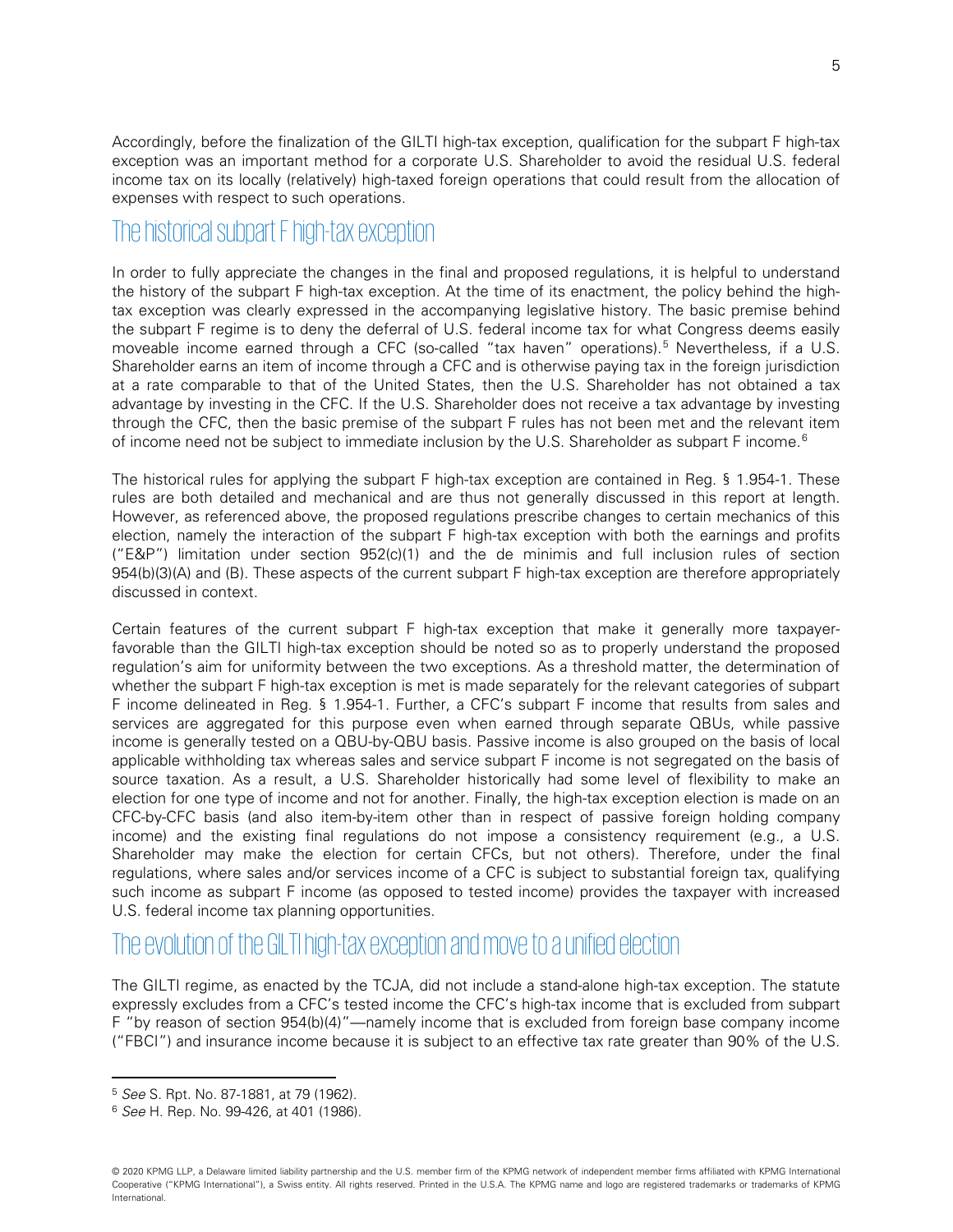corporate tax rate. Given legislative history promising that "at foreign tax rates greater than or equal to 13.125%, there is no residual U.S. tax owed on GILTI," taxpayers and practitioners were surprised that the statute contained no such special exception from GILTI for high-taxed income.

Proposed regulations under section 951A issued in 2018 (the "2018 GILTI proposed regulations") similarly offered no generalized high-tax exception for tested income. To the contrary, the 2018 GILTI proposed regulations provided that the only income of a CFC excluded from tested income by virtue of being high-taxed is income excluded from FBCI and insurance income solely by reason of an election made to exclude the income under the high-tax exception of section 954(b)(4) and Reg. § 1.954-1(d)(5). Treasury took the view that only income that would not otherwise be excluded from subpart F income by reason of another exception is eligible for such election. Thus, because tested income would not otherwise be included in subpart F income, section 954(b)(4) was inapplicable to such income. For a more detailed discussion of the 2018 GILTI proposed regulations, read **[TaxNewsFlash](https://home.kpmg/us/en/home/insights/2018/10/tnf-kpmg-report-initial-impressions-of-proposed-gilti-regulations.html)**.

Numerous comments on the 2018 GILTI proposed regulations advocated for a broad high-tax exception from GILTI. Rather than including such an exception in the 2019 final regulations in respect of the 2018 GILTI proposed regulations (which maintained the position of the 2018 GILTI proposed regulations), Treasury included the exception in the 2019 proposed regulations. Upon further consideration, Treasury concluded that section 951A allowed for application of the high-tax exception to tested income because section 954(b)(4) could be appropriately interpreted to cause tested income to be excluded from subpart F income, even if the income would be so excluded for other reasons. The preamble to the final regulations includes a discussion of such interpretation of the phrase "by reason of" largely based on case law.

The proposed regulations would go a step further and provide a unified high-tax exception under section 954(b)(4) for both subpart F and GILTI. Treasury explains in the preamble to the final regulations that conforming various aspects of the subpart F high-tax exception to the final rules implementing the GILTI high-tax exception, rather than the other way around, "better reflect[s] the policies underlying section 954(b)(4) in light of the changes made by the [TCJA]." At any rate, aligning the inconsistencies between the subpart F high-tax exception and the GILTI high-tax exception would largely curtail taxpayer benefits from converting tested income into subpart F income with its more flexible high-tax exception. As noted above, unlike the GILTI high-tax exception, the subpart F exception currently does not have a consistency requirement that would require the U.S. Shareholder to make the election for all of its CFCs, and therefore can be applied selectively to separate CFCs or to separate classes of general category income earned by a single CFC for optimal U.S. federal income tax planning, in contrast with the GILTI election, which applies to all high-tax income of all CFCs in a CFC group (discussed further below). Accordingly, the unified high-tax exception is specifically intended to prevent this type of planning, in addition to providing the benefit of simplicity.

### <span id="page-6-0"></span>Threshold rate of tax

The GILTI high-tax exception applies only where the foreign effective tax rate exceeds 90% of the highest tax rate in section 11, in accordance with section 954(b)(4).

Treasury received several comments requesting that the effective rate of foreign tax that must be met to satisfy the GILTI high-tax exception be reduced to 13.125% on the basis of the discussion in the legislative history to the GILTI regime. Treasury rejected these comments because the statutory authority for the GILTI high-tax exception rests on section 954(b)(4), which does not permit application of a threshold rate other than 90% of the highest rate in section 11 (i.e., 21%), which currently is 18.9%. Consistent with the 2019 proposed regulations, the effective rate of foreign tax is determined as the U.S. dollar amount of current year foreign income taxes paid or accrued with respect to a "tentative tested income item" under the final regulations or "tentative net item" under the proposed regulations (each

<sup>© 2020</sup> KPMG LLP, a Delaware limited liability partnership and the U.S. member firm of the KPMG network of independent member firms affiliated with KPMG International Cooperative ("KPMG International"), a Swiss entity. All rights reserved. Printed in the U.S.A. The KPMG name and logo are registered trademarks or trademarks of KPMG International.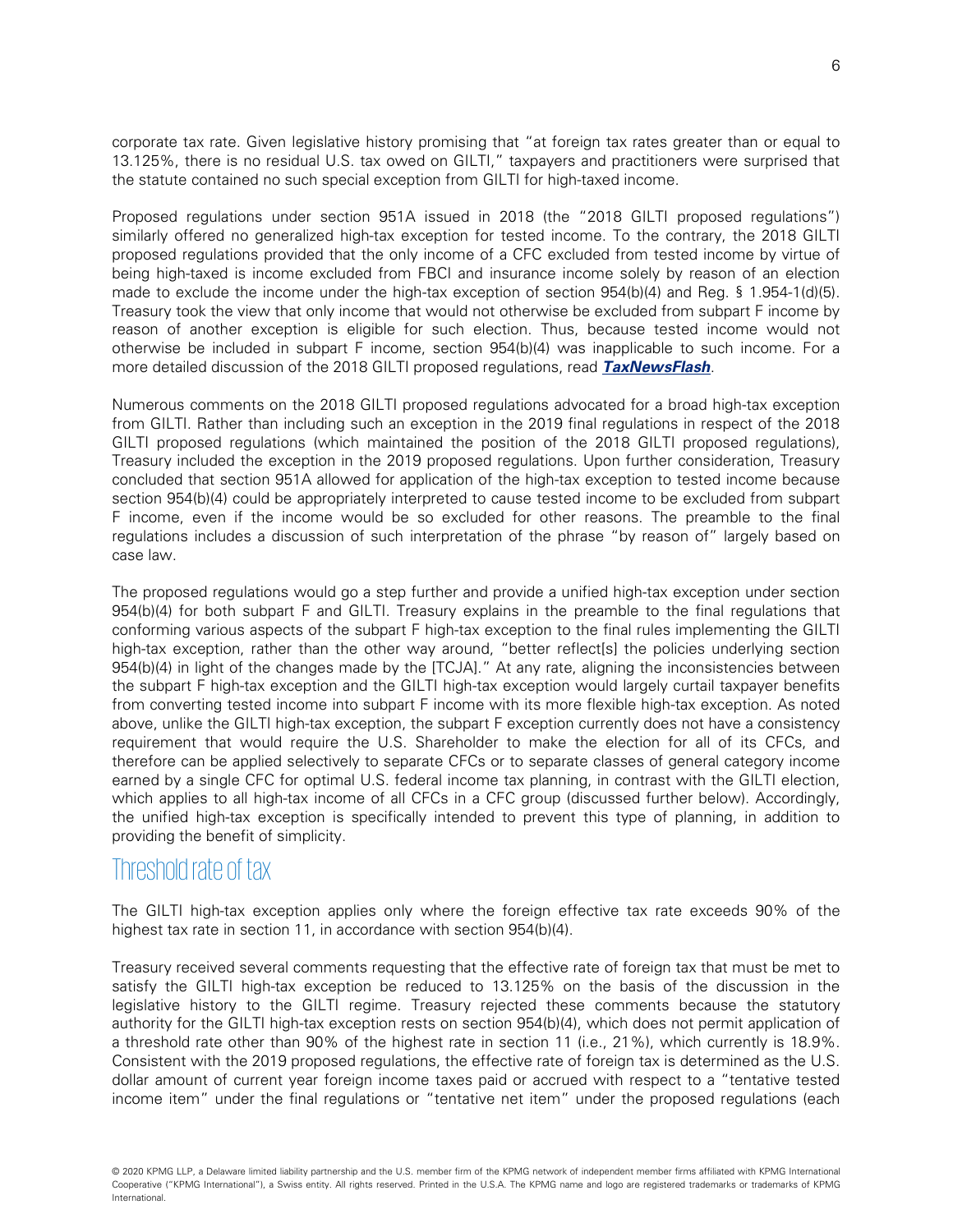defined below), over the sum of the U.S. dollar amount of the such item plus the U.S. dollar amount of foreign income taxes paid or accrued with respect to the such item.

### KPMG observation

A tentative tested income item or tentative net income, as applicable, is calculated in accordance with U.S. federal income tax principles with the result that timing differences can cause the foreign effective tax rate to differ (even substantially) from the foreign jurisdiction's statutory tax rate.

### KPMG observation

Treasury clearly states in the preamble to the final regulations that their statutory authority for the GILTI high-tax exception derives from section 951A(c)(2)(A)(i)(III) (excluding from tested income "any gross income excluded from the foreign base company income (as defined in section 954) and the insurance income (as defined in section 953) of such corporation by reason of section 954(b)(4)"). Since the effective tax rate set forth in section 954(b)(4) (i.e., 90% of the highest rate in section 11 (21%)) is not contingent on the type of income earned, Treasury did not find there was any authority to deviate from such effective tax rate for GILTI. While the oft-cited legislative history that there should not be residual GILTI when the foreign effective rate is 13.125% may well justify a lower threshold rate for a GILTI high-tax exception, Treasury does not believe that Section 951A gives it the authority to do so.

Further, Treasury explains that the lack of residual tax on GILTI described in the legislative history is predicated on the taxpayer crediting foreign taxes attributable to GILTI under section 960(d), and does not imply that the U.S. Shareholder does not have a GILTI inclusion when the foreign effective rate exceeds 13.125%. Since U.S. Shareholder-level expense allocation impacts the U.S. Shareholder's foreign tax credit capacity with respect to its GILTI, and Treasury otherwise had no authority to turn off expense allocation, the 13.125% was only based on a limited (possibly nonexistent) fact pattern.

# <span id="page-7-0"></span>Considerations and consequences in respect of the GILTI hightax exception

While the decision to make a high-tax election in any given year, and the attendant consequences thereof, is a fact intensive inquiry, some general observations can be made.

If the GILTI high-tax election is made, the foreign tax credits utilized by a corporate taxpayer will generally be less than if such election was not made because fewer taxes will be deemed paid by the U.S. Shareholder under section 960(d). This is of potentially significant value to taxpayers who would otherwise be subject to the BEAT because reducing the number of foreign tax credits utilized will result in a reduction of the taxpayer's "base erosion minimum tax amount" (as defined in section 59A and generally referenced to be a taxpayer's BEAT liability) on which the BEAT is calculated.

When the GILTI high-tax election is made, the corresponding decrease to the U.S. Shareholder's taxable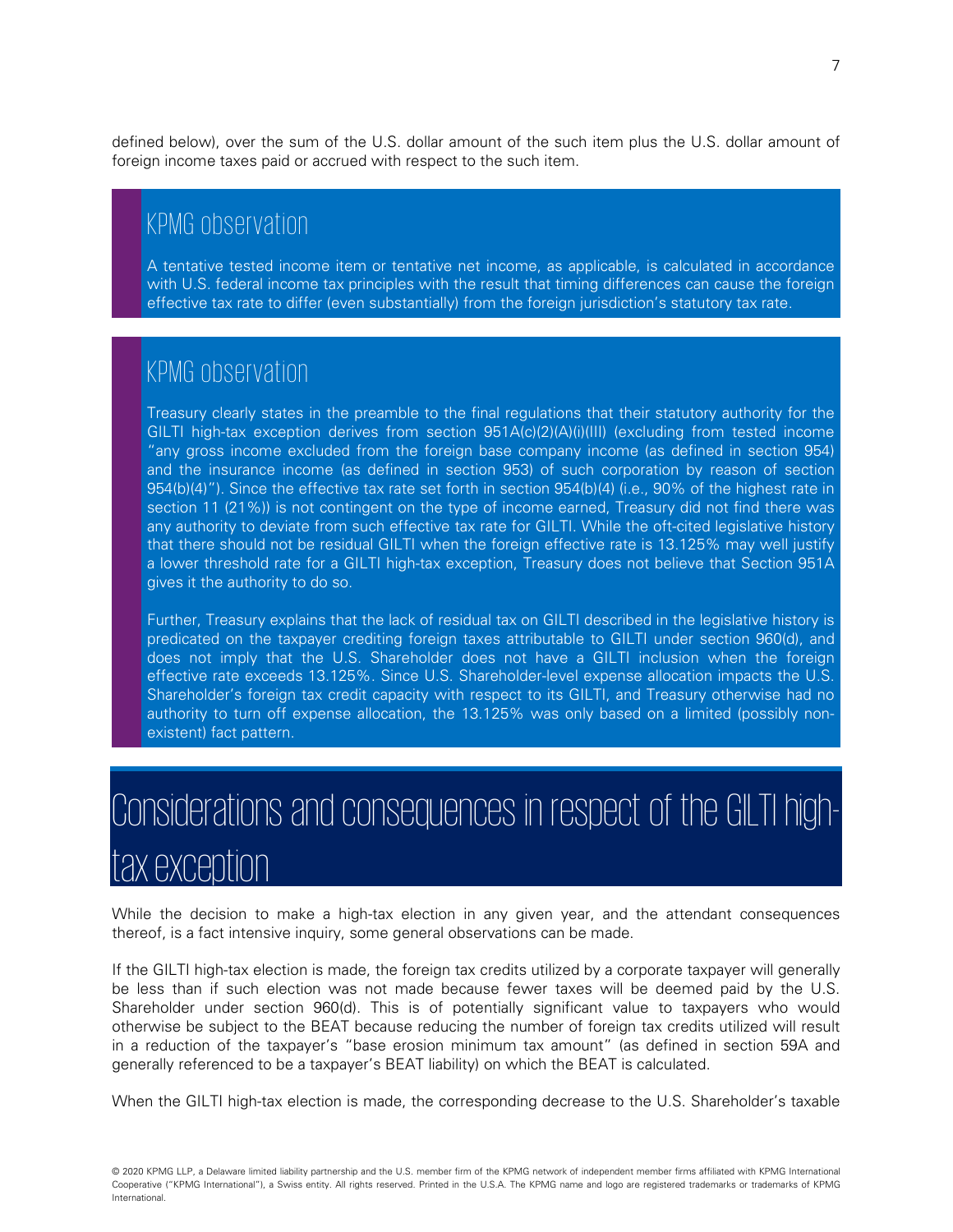income could create or increase a net operating loss ("NOL") in a given year. This is particularly important in light of the ability of a taxpayer to carryback certain NOLs under the CARES Act (Pub. L. 116- 136, enacted March 27, 2020). Further, if the NOL results, in whole or in part, from deductions subject to section 904(b)(4) (interest expense apportioned to a qualifying CFC), utilizing such deductions to create an NOL and using such NOL in a carryover year would decrease taxable income in such year without potentially creating a separate limitation loss ("SLL") or overall foreign loss ("OFL") account under section 904(f). In light of this, taxpayers may benefit from changes in accounting methods that could accelerate U.S. source deductions because when the high-tax exception is elected, such deductions will not result in a reduction of the taxpayer's GILTI basket foreign tax credit capacity.

If the GILTI high-tax election is made, the qualifying tested income of a CFC will become untaxed E&P of the CFC. Therefore, whether the taxpayer expects to qualify for section 245A on a subsequent distribution of such E&P is an important consideration. Further, since section 245A(d) results in a disallowance of foreign tax credits attributable to a dividend qualifying for section 245A, the future loss of foreign tax credits for any withholding taxes should be considered. Moreover, the applicability of the section 245A(e) rules must be considered in connection with distributions of untaxed E&P through structures involving hybrid instruments. Additionally, if a CFC making a distribution has previously taxed E&P ("PTEP") from a prior year, the distribution could now be attributable to such other PTEP (since no (or a lesser) current year annual PTEP account will arise from a current year GILTI inclusion) and the U.S. Shareholder could be subject to taxation under section 961(b)(2) if it does not have sufficient tax basis in the CFC. The risk of gain under section 961(b)(2) may be exacerbated by distributions of section 965(b) PTEP made on the assumption of GILTI inclusions giving rise to basis, if a retroactive election to apply the GILTI high-tax election would eliminate such basis.

Because the high-tax election generally eliminates "blending" of the high-taxed and low-taxed earnings of a taxpayer's CFCs, the GILTI inclusion that results if the taxpayer elects the GILTI high-tax exception could be subject to significant U.S. federal income tax if it is sufficiently low-taxed. Without the GILTI high-tax exception, U.S. tax on this income could have been reduced by foreign tax credits deemed paid in respect of its high-taxed tested income. A taxpayer would also lose some amount of QBAI that offsets this low-taxed inclusion because assets of a tested unit that produce income that qualify for the high-tax exception would no longer be "specified tangible property" (as defined in section 951A(d)).

If a corporate taxpayer is eligible for a section 245A deduction with respect to a CFC that qualifies for the high-tax exception, then an increased portion of its stock will be characterized as in a section 245A subgroup for purposes of interest (and potentially stewardship) allocation and apportionment and therefore subject to section 904(b)(4). Section 904(b)(4) would require that these deductions not be taken into account for purposes of determining the taxpayer's worldwide taxable income for purposes of section 904 (and such deductions would also not be taken into account in determining the taxpayer's general category income for purposes section 904). As a result, a taxpayer's foreign tax credit capacity in each basket would be expected to vary depending on whether or not the taxpayer makes the high-tax election. For a taxpayer that is generally excess credit in a given basket, impact of the election on its FTC capacity in such basket should be evaluated.

Finally, if the proposed regulations are finalized as proposed, a taxpayer will no longer be able to selectively not elect the high-tax exception with respect to certain high-taxed items of subpart F income if it has excess foreign tax credit limitation in its general basket without entirely foregoing the exception in respect of all of its tested income and subpart F income. Converting tested income into subpart F income will no longer provide opportunities with respect to taxpayers seeking to rely on the high-tax election with respect to the tested income of their CFCs.

<sup>© 2020</sup> KPMG LLP, a Delaware limited liability partnership and the U.S. member firm of the KPMG network of independent member firms affiliated with KPMG International Cooperative ("KPMG International"), a Swiss entity. All rights reserved. Printed in the U.S.A. The KPMG name and logo are registered trademarks or trademarks of KPMG International.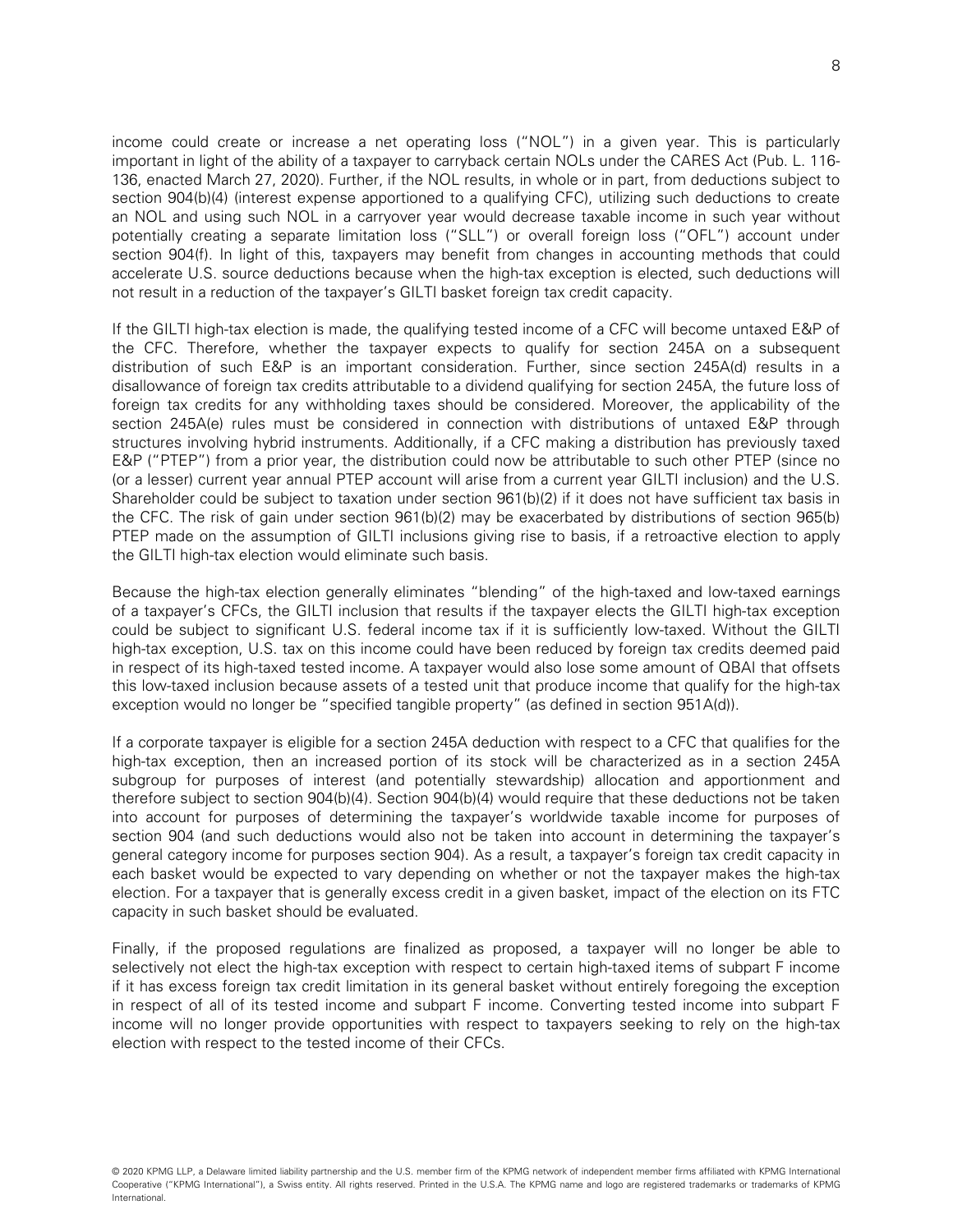# <span id="page-9-0"></span>Final GILTI high-tax exception and proposed single high-tax exception: Mechanics

Much like the historic subpart F high-tax exception, the final GILTI high-tax exception involves a multiple step computational process, which is maintained in the proposed regulations.

As described more fully below, the exception is applied on a tested unit basis and with respect to each prescribed income item thereof. Therefore, a CFC's tested units must be first be determined. Once this is done, the gross income of each must be determined in accordance with U.S. federal income tax principles and divided into specified income items. Deductions (including current year foreign taxes) must then be allocated and apportioned to arrive at net items, and finally, the effective tax rate in respect of such item is determined. These steps are discussed sequentially below and changes that would be implemented by the proposed regulations are highlighted.

The final regulations make a number of modifications to the substantive rules and election procedures described in the 2019 proposed regulations in respect of the GILTI high-tax exception, but also decline to make some changes requested by commenters. Separately, the proposed regulations would revise certain of these final rules in promulgating the single high-tax exception.<sup>[7](#page-9-2)</sup> In particular, careful attention should be paid to the various anti-abuse rules contained in the proposed regulations. These rules are highlighted in the discussion below at the stage at which they apply to the computation.

#### <span id="page-9-1"></span>Determination made based on "tested units" of a CFC

The 2019 proposed regulations determined whether income was eligible for the GILTI high-tax exception on a QBU-by-QBU basis. More specifically, the determination was made separately with respect to all of the income that otherwise would be gross tested income (but for the election) that falls within a single section 904 category and that is attributable to a single QBU. The 2019 proposed regulations required the determination on a QBU-by-QBU basis to minimize the impact of "blending" of tax rates where a CFC has multiple types of income subject to disparate foreign tax rates.

# KPMG observation

 $\overline{a}$ 

The existence of a QBU requires the determination that a set of activities constitutes a trade or business, which is an inherently factual determination. Because the determination lacks clear, bright-line rules, taxpayers would likely reach differing conclusions as to whether a certain set of activities constitute a QBU, and the high-tax election could therefore be applied inconsistently. Nevertheless, the QBU standard is utilized in other areas of U.S. federal income tax (e.g., foreign currency gain or loss, foreign branch basket determination), so incorporation of the QBU standard lent some familiarity to taxpayers.

<span id="page-9-2"></span><sup>7</sup> This report describes general changes made to the 2019 proposed regulations by the final regulations, and, where relevant, also notes further changes that would be made to these final rules in the proposed regulations below. Where no change by the proposed regulations is indicated in respect of a rule included in the final regulations with respect to the final GILTI high-tax exception, it should be understood to apply in the proposed regulations in respect of the single high-tax exception.

<sup>© 2020</sup> KPMG LLP, a Delaware limited liability partnership and the U.S. member firm of the KPMG network of independent member firms affiliated with KPMG International Cooperative ("KPMG International"), a Swiss entity. All rights reserved. Printed in the U.S.A. The KPMG name and logo are registered trademarks or trademarks of KPMG International.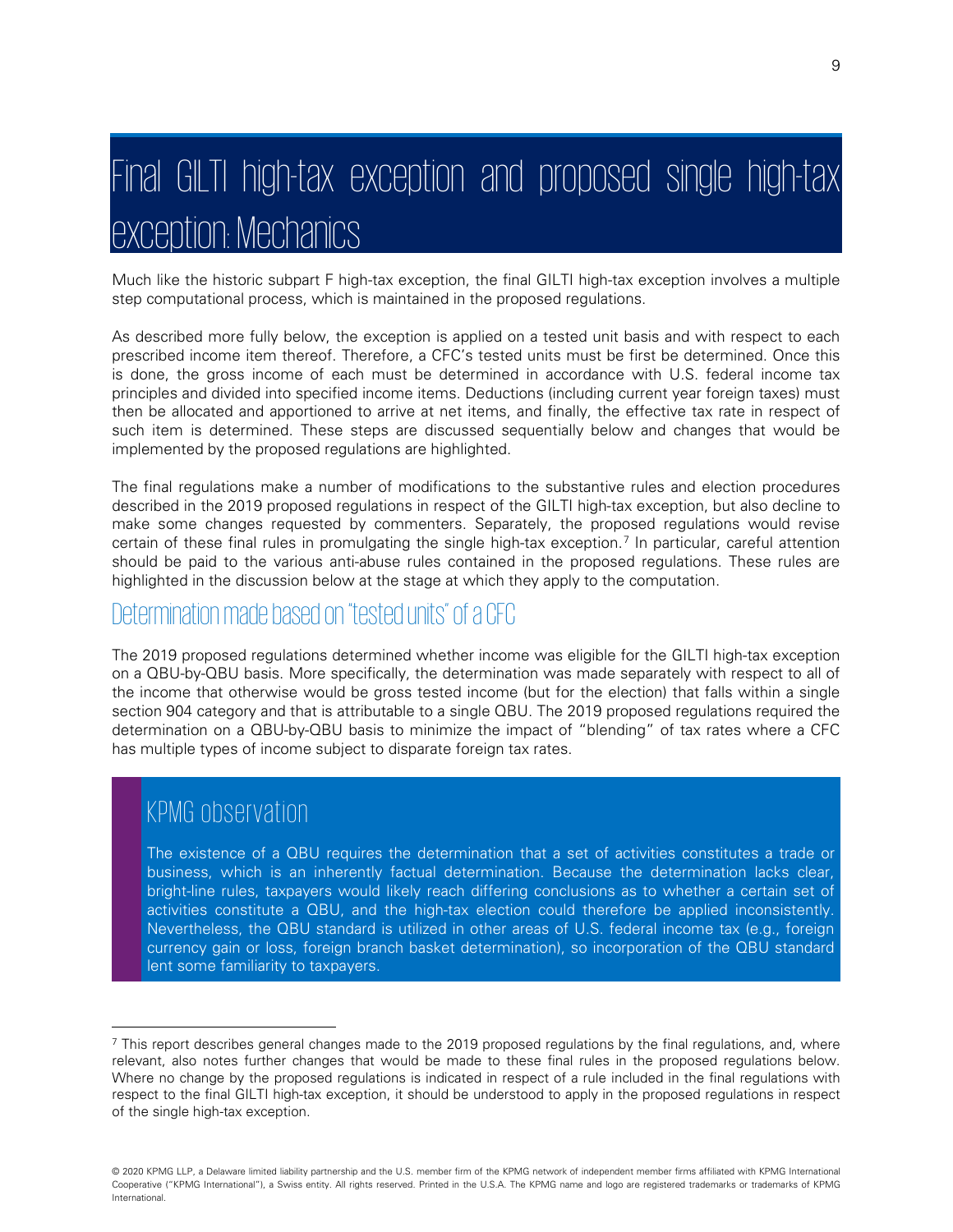The final regulations revise the rules to apply based on "tested units" of a CFC rather than QBUs. In general, the "tested unit" concept aims to identify an entity, or subset of activities thereof, that is/are actually subject to tax of a foreign country as either a tax resident or a permanent establishment (or similar taxable presence) therein. The exclusion of other activities or entities over which that foreign country does not exercise taxing jurisdiction is intended to prevent blending of taxed and untaxed operations.

The definition of a tested unit aims to isolate income of a CFC that is expected to be taxed in the CFC's country of tax residence and separate it from income expected to be taxed in other foreign jurisdictions or not taxed at all in order to avoid potential distortions in calculating the effective foreign tax rate on such income if income not taxed in the same jurisdiction were also included in that determination. Specifically, included in the definition is:

- A CFC
- An interest held directly or indirectly by the CFC in a pass-through entity (such as a partnership or disregarded entity) if (i) that pass-through entity is a tax resident in a foreign country, or (ii) if the pass-through entity is not a tax resident in a foreign country, such pass-through entity is not treated as fiscally transparent (as defined in Reg. §1.267A-5(a)(8)) under the law of the country in which the CFC is a tax resident (or, if the interest is held indirectly through a tested unit, the laws of the foreign country in which the tested unit is a tax resident).

#### KPMG observation

The intent of the tested unit concept is well illustrated in this prong. If the entity is a tax resident in a foreign country, then its activities should generally be expected to be taxed therein and, therefore, it should constitute a separate taxable unit subject to a fairly uniform foreign tax rate. If the entity is not a tax resident in any foreign country and so does not constitute a tested unit on that basis, then inappropriate "blending" of foreign tax rates could occur if the entity was not transparent in the CFC's home country. In particular, this could result because the directly earned income of the CFC would be taxed by its home country whereas the income of the entity would not generally be subject to this same rate of tax due to the lack of the entity's transparency under the tax laws of the CFC's home country.

### KPMG observation

The final regulations provide that an "interest" in a pass-through entity may be a tested unit, as opposed to the entity itself. This is because an entity may have multiple owners and characterization depends on each owner's tax treatment of the interest. For example, suppose CFC1 and CFC2 each own 50% of a foreign partnership ("FP") that is not a tax resident in any foreign country. Further suppose FP is treated as transparent by CFC1's country of residence, but is not treated as transparent in CFC2's country of residence. CFC1's interest in FP would not be a tested unit of CFC1, but CFC2's interest in FP would be treated as a tested unit of CFC2. As a result, CFC1's interest in FP would be included in the CFC-level tested unit, which is appropriate as CFC1's country of residence views FP as transparent and therefore the income of FP would be subject to tax therein.

• A branch (as defined in Reg. § 1.267A-5(a)(2)), or portion thereof, whose activities are carried on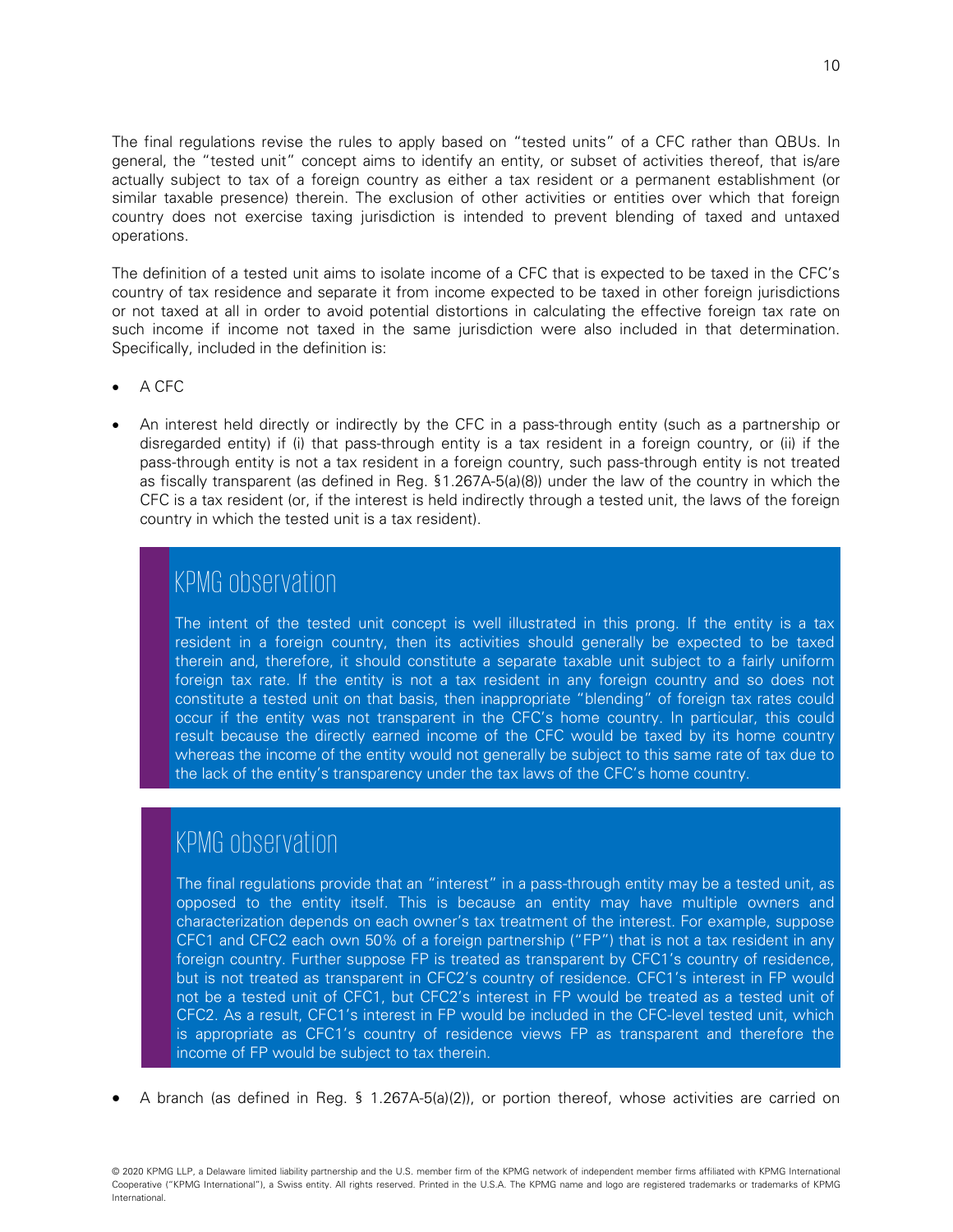directly or indirectly by the CFC and that has a taxable presence in the foreign country in which it is located. If the branch does not have a taxable presence, then it is a tested unit only if an exclusion, exemption, or other similar relief applies with respect to income attributable to the branch under the laws of the country in which the CFC (or, as relevant, a tested unit that carries out the branch activity) is a tax resident.

#### KPMG observation

Notably, the use of a branch tested unit rule in the final regulations should not result in significantly increased compliance burdens on taxpayers because the rule is focused on how certain activities are treated for foreign law purposes—an exercise taxpayers likely will have undertaken for local country purposes independent of the final regulations. As an example, taxpayers may have already engaged in this analysis in order to determine whether a local country tax return must be filed as a result of the CFC having a permanent establishment in a particular jurisdiction.

# KPMG observation

The latter half of this prong segregates a branch that is effectively not taxed anywhere (or taxed to a much lesser extent than its owner) (a "non-taxed branch"). That is, if the branch does not have a taxable presence where located and it is also subject to a preferential regime in its operator's jurisdiction, it is likely that no jurisdiction is taxing the income to any significant extent. The non-taxed branch is therefore ring-fenced as its own tested unit and would generally not qualify for the GILTI high-tax exception.

An interest in a pass-through entity that does not meet either requirement to be a tested unit is a "transparent interest" and its income items are generally reflected at the level of the tested unit owning the transparent interests.

### KPMG observation

Determining tested units of a CFC will prove time-consuming for some taxpayers because it requires an understanding of where the direct and indirect activities of a given CFC are taxed. This complexity may lead taxpayers to rethink their foreign structure to reduce the number the number of transparent entities and branches owned or operated by a CFC and instead opt to conduct operations in different jurisdictions in separate CFCs. Operating in this manner would substantially eliminate the time required for the tested unit determination. However, even though GILTI is calculated on an aggregate basis, such a restructuring may impact the taxpayer's GILTI inclusion and resulting deemed paid foreign tax credits. For instance, if operations of a CFC are separated into two CFCs, one generating tested income and one generating a tested loss, the QBAI and foreign taxes of the tested loss CFC would be lost.

#### <span id="page-11-0"></span>**Tested unit combination rules**

**Same country aggregation.** The 2019 proposed regulations did not allow for the aggregation of QBUs, including QBUs that were in the same foreign country. In response to comments, the final regulations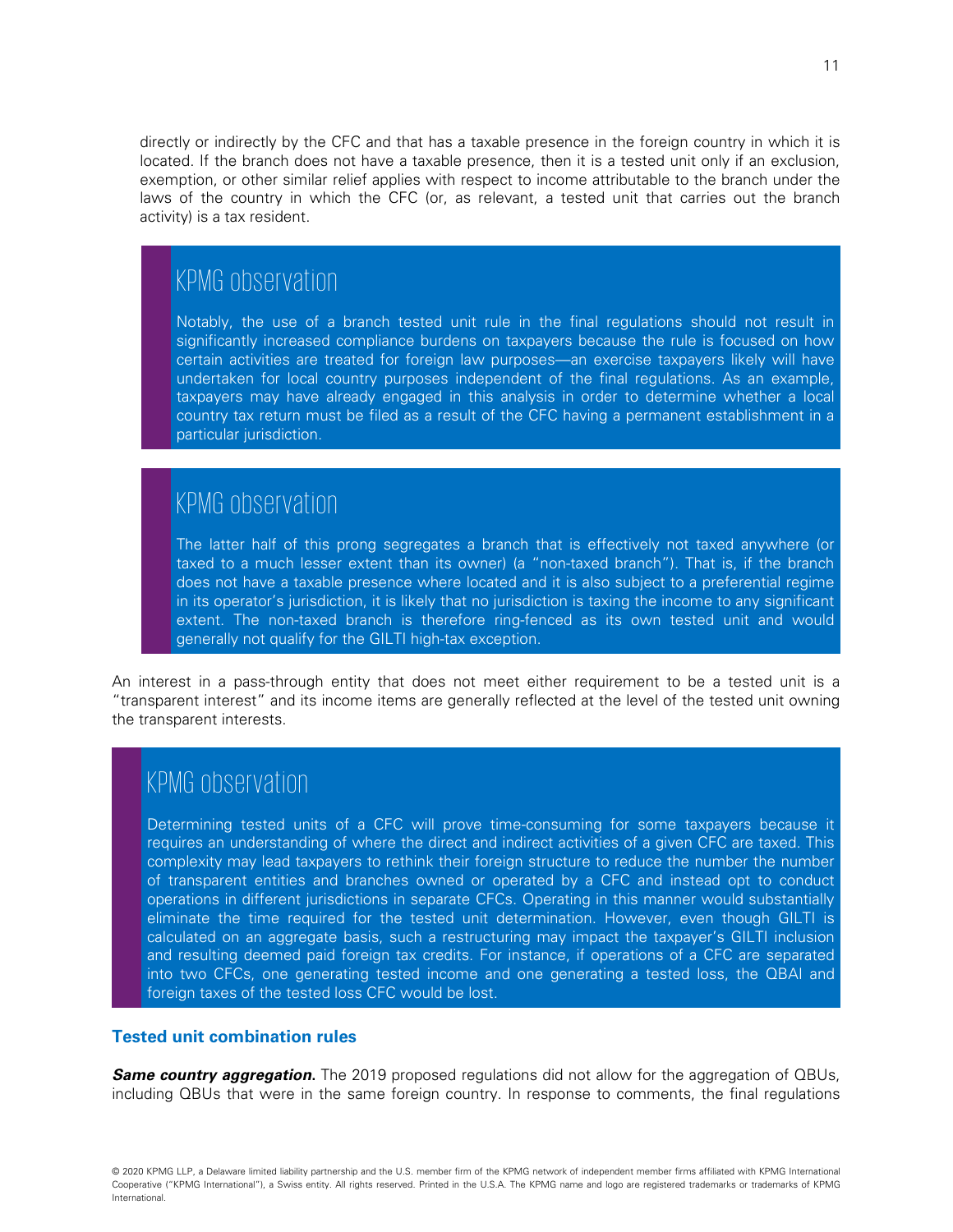generally treat a CFC's tested units that are tax residents of, or located in, the same foreign country as a single tested unit ("same country aggregation"). However, non-taxed branches are never subject to combination pursuant to this rule; again, such a branch is not likely to be subject to any meaningful amount of tax in the country in which located and therefore, aggregating it may give rise to inappropriate blending of tax rates. The combination rule applies only to tested units of a particular CFC; there is no aggregation for tested units of commonly controlled CFCs.

# KPMG observation

Same country aggregation is mandatory and not elective. The rule applies regardless of whether the tested units are subject to the same tax rate or whether they use the same functional currency. The preamble explains that because the foreign effective tax rate is determined in U.S. dollars, the differing currency of operations is unlikely to result in a meaningful distortion.

## KPMG observation

Some foreign jurisdictions permit loss sharing among members of a foreign group. Generally, under these regimes, members of a group in the same jurisdiction may "share" losses with another member, which results in a lower foreign tax due for the entity receiving the loss. Because the taxable income of the individual entities for U.S. federal income tax purposes remains the same, the sharing of losses for foreign purposes can cause one member of a foreign group to be viewed as paying a high rate of foreign tax, while another member may be viewed as paying a low rate of foreign tax. The combination rule prevents distortive results that may occur in the case of loss sharing among tested units of the same CFC, but does not cover a situation in which there is loss sharing *among* different CFCs.

# KPMG observation

Because a non-taxed branch is not subject to same country aggregation, taxpayers cannot merely aggregate all entities in the same country. Instead, where a branch exists, taxpayers must determine whether the branch has a taxable presence in the country in which it is located. For example, assume a CFC organized in Country A ("CFC1") owns a Country A disregarded entity ("FDEA"), a Country B disregarded entity ("FDEB"), and a branch that is also located in Country B ("FBB"), but does not give rise to a taxable presence in Country B and qualifies for an exclusion, exemption, or other similar relief under Country A tax law. While CFC1 and its interest in FDEA would be aggregated under the combination rule, FDEB and FBB would not be aggregated.

**De minimis aggregation (proposed regulations).** Where a CFC has a tested unit the gross income of which is less than the lesser of 1% of the CFC's gross income or \$250,000, the proposed regulations provide a rule that would combine such tested units. Such a rule would provide a limited form of blending of effective tax rates where it applies. This rule would apply only after the same country aggregation rule and, therefore, would only apply to tested units subject to the same country combination rule if the combined unit, in the aggregate, was below the required gross income threshold. The preamble to the proposed regulations indicates that Treasury will continue to study whether this rule could result in inappropriate blending. Further, the rule contains its own anti-abuse rule that applies to transfers undertaken with a "significant purpose" to qualify for this rule. A significant purpose need not be a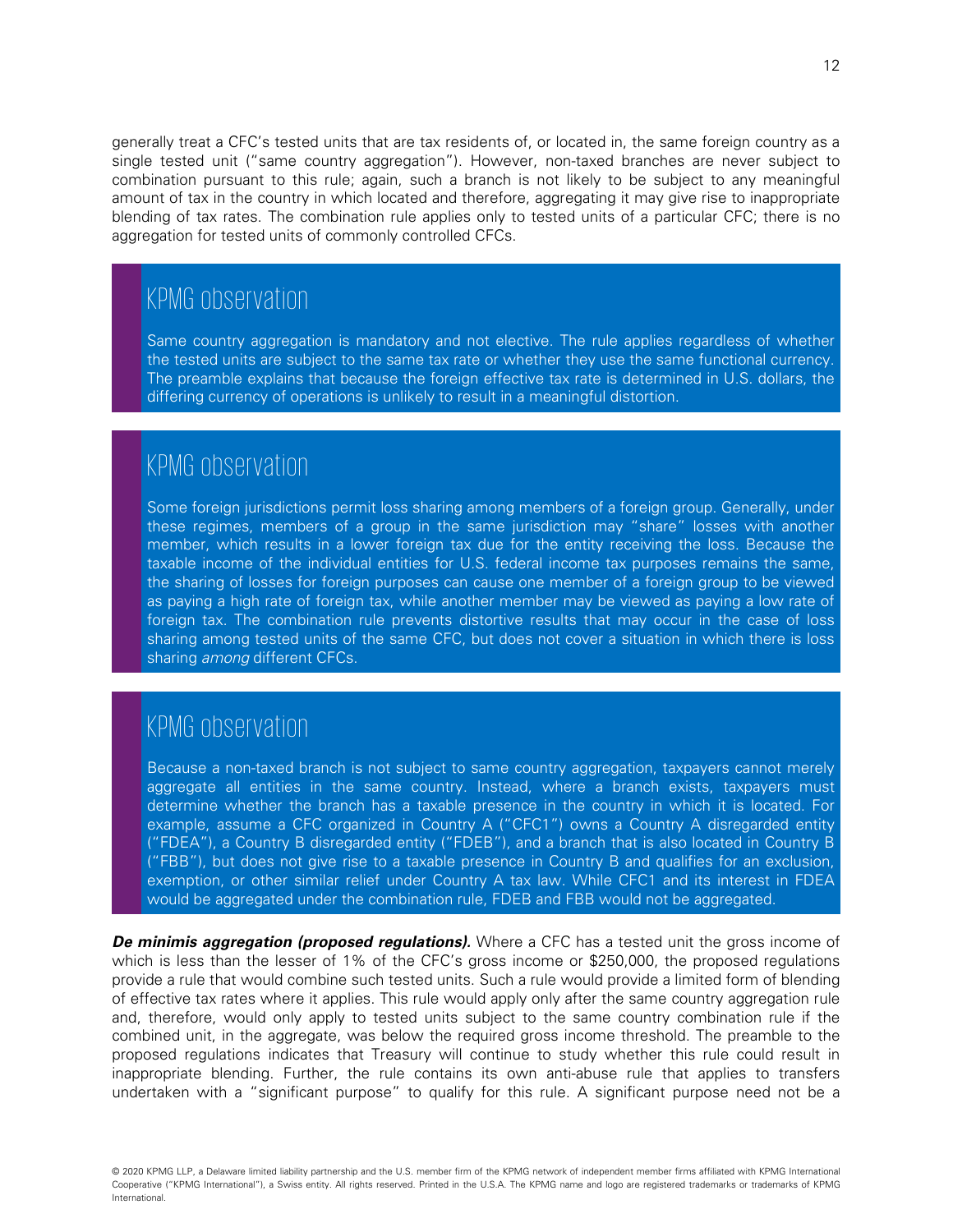principal purpose. A non-taxed branch also cannot be combined with another tested unit under this proposed rule.

#### <span id="page-13-0"></span>"Tentative gross tested income item" ("gross item" under the proposed regulations)

#### <span id="page-13-1"></span>**Overview and items of gross income**

Once the tested units of a CFC have been determined, the tentative gross tested income of each tested unit must be determined. A tentative gross tested income item is determined in accordance with U.S. federal income tax principles and therefore may differ significantly from foreign gross income as a result of timing or base differences.

As discussed below, the starting point for determining a tentative gross tested income item of a tested unit is the tested unit's "books and records" (as defined in Reg. § 1.989(a)-1(d)). Such books and records must be adjusted in accordance with U.S. federal income tax principles and are also to take into account disregarded payments made between tested units of the same CFC.

#### KPMG observation

The applicability of the existing subpart F high-tax exception is generally determined at the CFC level except in the case of items of income that are passive foreign personal holding company income ("FPHCI"), which are grouped by QBU and may be further subdivided based on withholding tax and income taxes paid with respect to the item of income.

All items of income are attributable to a tested unit, but an item of gross tested income can be attributed to only one tested unit. Where an item of tested income is attributed to multiple tested units in a tier of tested units, the item is treated as attributable only to the lowest-tier tested unit. For example, if an item is reflected on the books and records of a lower-tier tested unit, as well as the books and records of an upper-tier tested unit that owns it, the item is considered to be attributable only to the lowest-tier tested unit.

#### KPMG observation

Absent this rule that gives priority to the lowest-tier tested unit, the item of income would be allocable to two tested units. A priority rule was necessary in order to properly determine how to allocate gross income among the tier of tested units. Taxes imposed under the jurisdiction of tax residence of a higher-tier tested unit can be associated with the income allocated to the lower-tier tested unit where such income is included in the foreign tax base of the higher-tier tested unit.

The proposed regulations provide significant modifications to the definition of items of income in applying the unified high-tax exception. Items of income continue to be calculated on a tested unit basis. Because the high-tax exception applies to both tested income and subpart F income of a tested unit to the same extent under the proposed high-tax exception, general category tested income and subpart F income of a single tested unit would be aggregated into a single item of income. Such item, referred to as a "general gross item," is the aggregate amount of all gross income attributable to a tested unit that is in a single section 904 category, not an equity gross item (as described below) or passive FPHCI, and of a type that would otherwise be gross tested income, gross FBCI, or gross insurance income.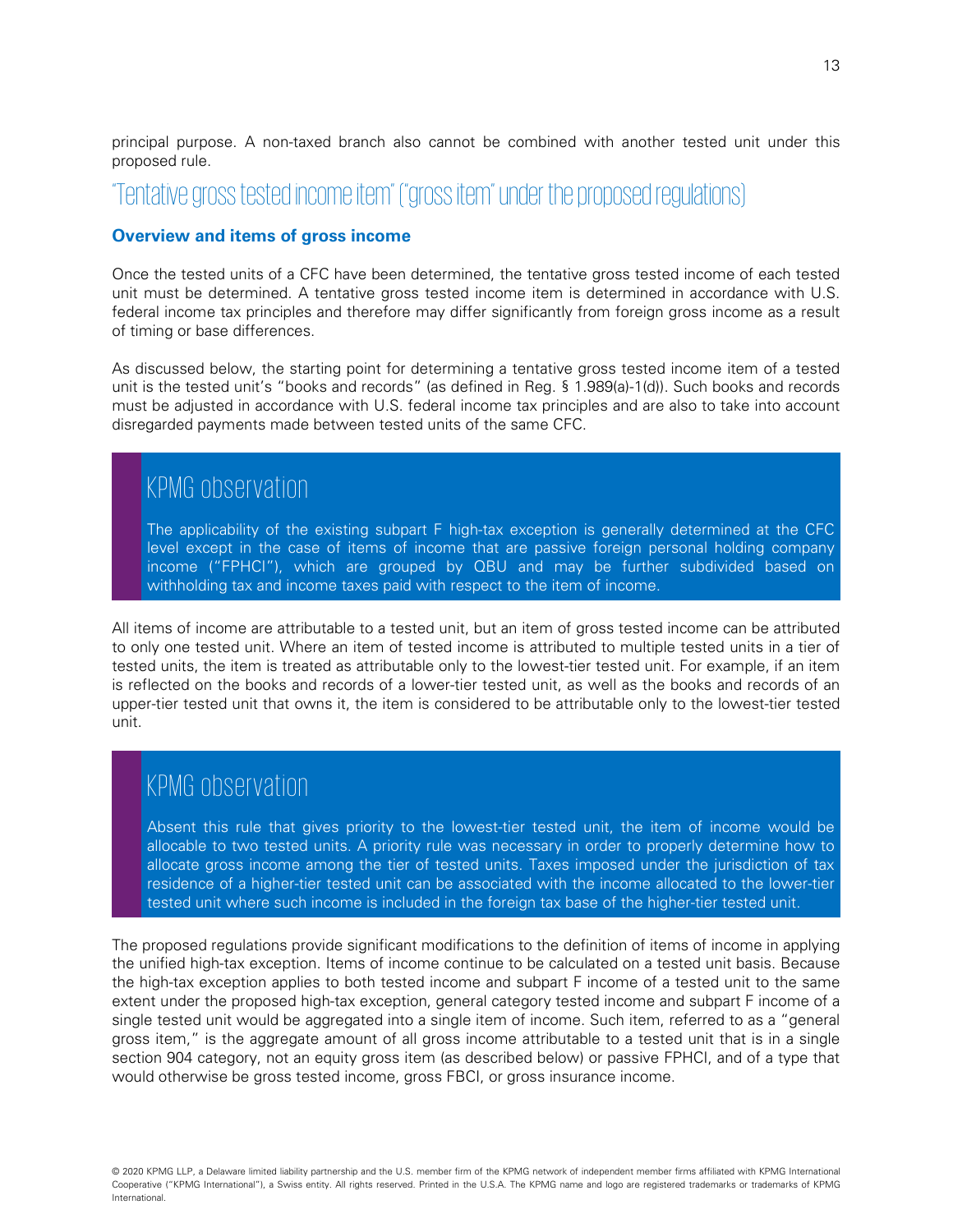The aggregation of gross income that would be tested income or subpart F income as a general gross item could allow for some blending of tax rates, notwithstanding Treasury's stated concerns in that regard. Consider, for example, the case of a tested unit in a country with a foreign income tax regime with preferential export tax rates, under which the tested unit's in-country sales would be taxed at a high rate relative to its export sales. Depending on the relative amounts of such income and their rates of taxation, aggregation could allow all of the sales income to qualify for the unified high-tax exception, even if the export sales would not have qualified if tested separately, or conversely could cause none of the income to qualify for the exception, even if the in-country sales would have qualified if tested separately.

Under the unified high-tax exception, the historic grouping rules for passive FPHCI, which divide such income into separate items based on the types of income described in section 954(c)(1) and groupings of passive income described in Reg. § 1.904-4(c), would be retained. Each such item is a "passive gross item."

Further, certain items of gross income related to equity interests held by a tested unit are segregated into a separate item of income ("equity gross items") rather than grouped with other general category income. Equity gross items consist of dividends, income or gain recognized from dispositions of stock, and similar items, as well income or gain recognized on the disposition of, or a distribution with respect to, an interest in a pass-through entity. In order to be included as an equity gross item, income must be subject to an exclusion, exemption, or other similar relief (such as a preferential tax rate) under the country of tax residence or location, as applicable, of the tested unit. Foreign income tax credits and deductions do not constitute similar relief for this purpose. Furthermore, gain with respect to the disposition of stock that would be dealer property is excluded from equity gross items.

#### <span id="page-14-0"></span>**Separate books and records and "applicable financial statement"**

As mentioned above, for purposes of determining the effective tax rate, gross income generally is attributable to a tested unit to the extent the gross income is properly reflected on the books and records (as defined in Reg. § 1.989(a)-1(d)) of the tested unit. If a separate set of books and records is not maintained, items that would be reflected on the books and records must be determined and are deemed to be properly reflected on the separate set of books and records. Notably, this rule prevents taxpayers from avoiding the rules by merely choosing not to maintain books and records. The final regulations also provide certain rules to address situations in which certain items of gross income may not be reflected on the books and records of a tested unit. First, in certain situations, a CFC's items of gross income may not be reported on a tested unit's books and records because they are not taken into account during the year for financial accounting purposes or for foreign tax purposes. When this occurs, the final regulations provide that such amount is to be treated as properly reflected on the books and records to the extent such item would have been reported if taken into account for financial accounting purposes during the year. Further, items reflected on the separate books and records of pass-through entities or branches that are not tested units (defined as "transparent interests") are treated as reflected on the books and records of the tested unit that holds the transparent entity.

## KPMG observation

Along with the requirements that books and records be essentially reconstructed if not otherwise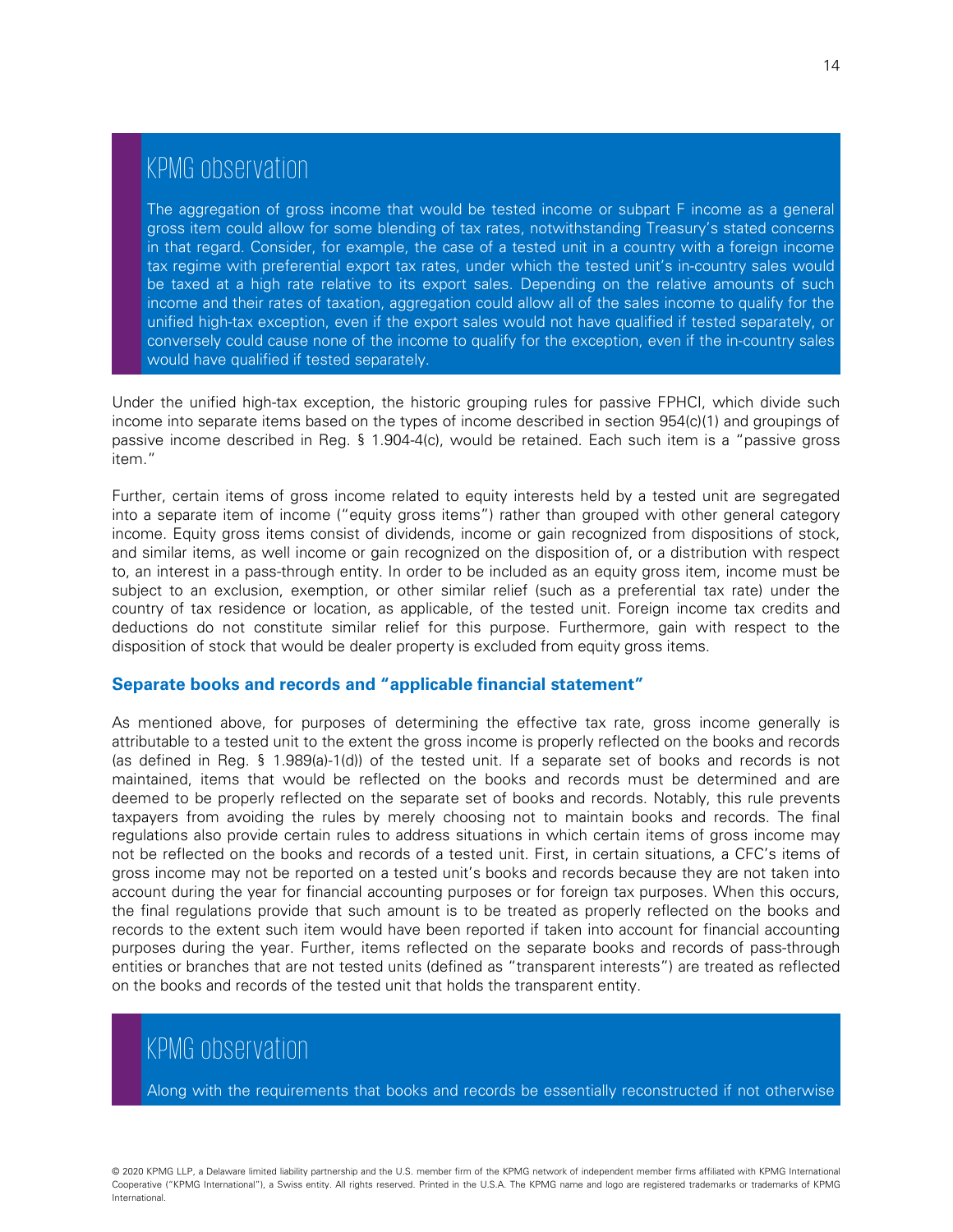prepared and that adjustments be made for U.S. federal income tax principles and disregarded payments, these rules seem to significantly undermine the significance of the books and records starting point.

## KPMG observation

The special rule for transparent entities is necessary in order to take into account the income of such entity. In particular, the general rule for attributing income to a tested unit starts with the CFC's items of gross income and then attributes the income to the various tested units based on the books and records of each separate unit. Without the special rule for transparent entities, none of the transparent entity's income would be reflected on the books and records of a tested unit, and therefore, a portion of the CFC's gross income would not be attributed to any tested unit even though the income of the transparent entity should generally be subject to tax in the jurisdiction of the tested unit that owns it.

The proposed regulations would replace the use of "books and records" with "applicable financial statements." The applicable financial statement that applies for a given tested unit is based on a hierarchy of financial statements that may be available for a tested unit, included as an appendix to this report; a given financial statement is used only if none of the higher priority financial statements are available. Under this definition, the most preferred applicable financial statement is an audited separateentity financial statement that is prepared in accordance with U.S. GAAP.

Several rules are included in the proposed regulations that would prevent potential abuse related to the applicable financial statement requirement. First, if an applicable financial statement is not prepared, the regulations would require taxpayers to determine the amount that would be properly reflected on such a financial statement. In addition, the proposed regulations contain certain anti-abuse rules that can adjust the items of gross income and deductions on an applicable financial statement when there exists a "significant purpose" of avoiding the purposes of the subpart F or GILTI regimes or the high-tax exception. A "significant purpose" is presumed to exist with respect to an item of gross income where an item is factually unrelated to activities of the tested unit and subject to a materially different effective rate of foreign tax. A similar presumption exists with respect to a deduction that is not incurred in connection with funding the activities of the tested unit or incurred in the ordinary course of such activities and is not deductible in the relevant foreign jurisdiction.

#### KPMG observation

The preamble to the proposed regulations does not discuss the reasoning for the selection of a "significant purpose" standard as opposed to the more commonly used "principal purpose" standard, but it would appear to lower the bar for application of the anti-abuse rule relative to a "principal purpose" standard.

#### <span id="page-15-0"></span>**Adjustments for disregarded payments**

The final regulations provide for adjustments to gross income of a tested unit (as initially determined for U.S. federal income tax purposes) to properly reflect disregarded payments made or received by such tested unit. These rules are based on the principles of the disregarded reallocation transaction rules of Reg. § 1.904-4(f)(2)(vi) (the "FTC DRT rules"), with notable modifications.

<sup>© 2020</sup> KPMG LLP, a Delaware limited liability partnership and the U.S. member firm of the KPMG network of independent member firms affiliated with KPMG International Cooperative ("KPMG International"), a Swiss entity. All rights reserved. Printed in the U.S.A. The KPMG name and logo are registered trademarks or trademarks of KPMG International.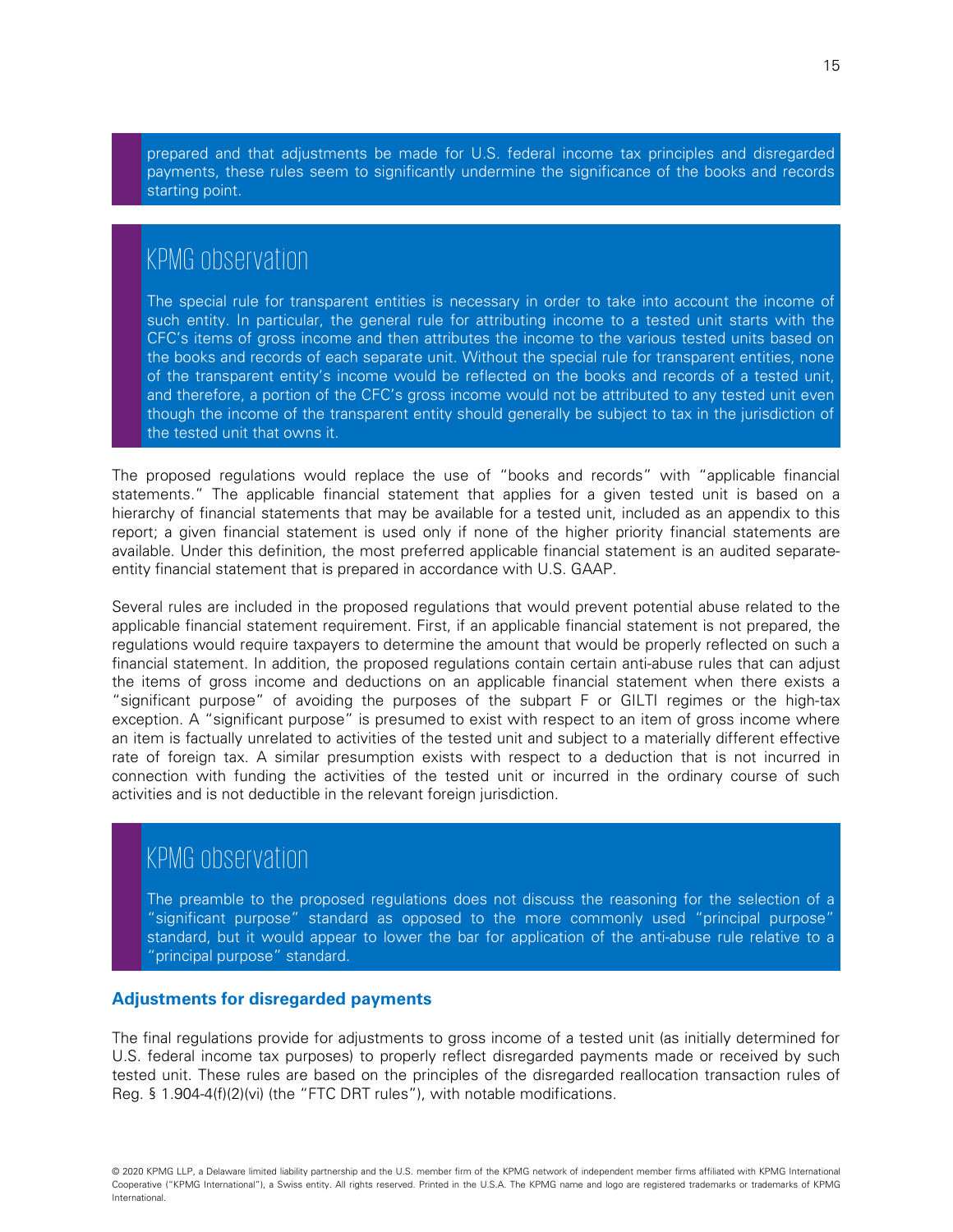Disregarded transfers of property can result in adjustments to income under the FTC DRT rules for years after such transfers. For example, a disregarded transfer of IP can result in an adjustment of income by reason of a deemed paid royalty under the principles of sections 367(d) and 482), and a disregarded transfer of depreciable property can result in a reallocation of income to the extent of any related "disregarded cost recovery deduction." The final regulations do not provide a "transactional" effective date for purposes of applying the principles of the FTC DRT rules. It is not clear whether the "principles" of the FTC DRT rules take into account only adjustments related to disregarded transfers that occurred on or after the effective date of the proposed regulations for purposes of applying the GILTI high-tax exception.

The proposed regulations further build on the rules provided in the final regulations for adjustments to reflect disregarded payments, providing their own definition of disregarded payments, as well as providing additional rules for the allocation of disregarded interest payments and modified ordering rules in the case of multiple disregarded payments.

### KPMG observation

Accounting for disregarded payments between tested units more closely reflects the amount of income that is subject to tax in a given jurisdiction. Without such rules, "rate blending" could be achieved if one tested unit made a disregarded payment to another tested unit that resulted in a foreign income tax deduction for the payor unit and thereby shifted the incidence of foreign taxation to the payee of the disregarded payment.

Both regulations provide that the adjustments are made to the gross income of a tested unit to reflect disregarded payments "to the extent thereof."

#### KPMG observation

The preambles to the regulations do not provide whether this cap on reallocation applies under the FTC DRT rules or is a deviation therefrom. As such, it remains unclear whether adjustments can be made under the FTC DRT rules that result in the gross income of a payor foreign branch (or branch owner, as applicable) becoming negative.

Unlike the FTC DRT rules, adjustments are made to reflect disregarded payments between tested units even if no tested unit makes a disregarded payment to, or receives a disregarded payment from, the CFC owner.

#### KPMG observation

For foreign tax credit purposes, the foreign branch basket reflects an aggregate of the taxpayer's foreign branch category income (and taxes). As such, tracking disregarded payments between foreign branches was unnecessary if no payments were also made to or received from the foreign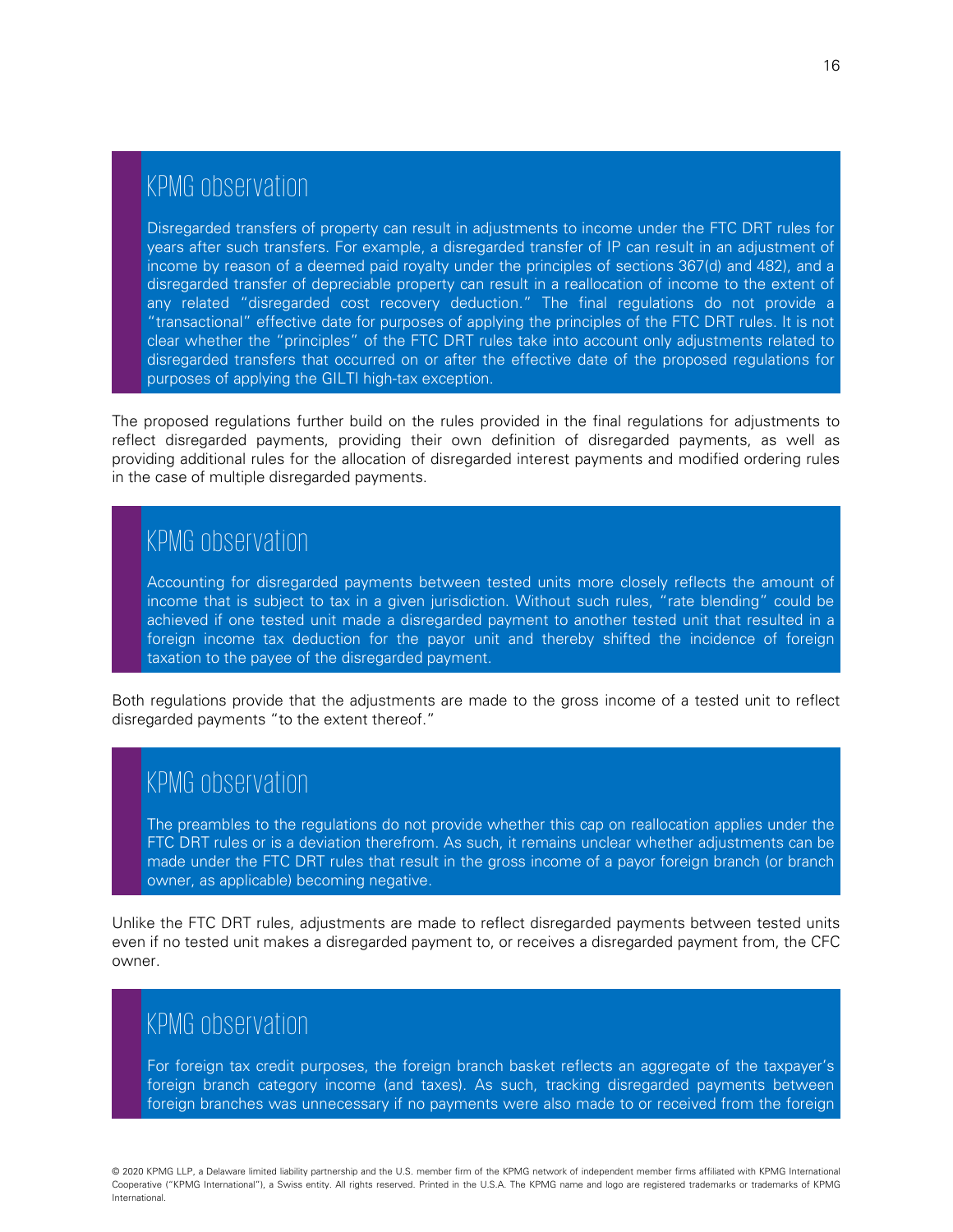branch owner because disregarded payments solely among branches would not impact the aggregate amount of income and taxes in the foreign branch basket. However, the high-tax exception applies to each tested unit separately. Therefore, disregarded payments between tested units have relevance regardless of whether a payment is also made with respect to the CFC owner of the tested units.

Adjustments to gross income of a tested unit are made to reflect payments of disregarded interest, notwithstanding its exclusion under the FTC DRT rules, but only to the extent it is deductible in the country of tax residence or location (as applicable) of the tested unit payor. Such disregarded interest payments are generally allocated and apportioned ratably to all the gross income of the tested unit payor. Where the two tested units make interest payments to each other, the payments are netted and only the remaining amount results in a reallocation. The proposed regulations also contain a further "netting concept" that applies whenever a tested unit is both a payor and payee of disregarded interest; in such instance, the payor first allocates the interest paid to gross income allocated to it as a result of the receipt of disregarded interest to the extent thereof before applying the general ratable allocation rule. Further, the proposed regulations also incorporate the principles of direct apportionment rules of Reg. § 1.861-10T(b) or (c) to disregarded interest payments.

In the case of multiple disregarded payments, the regulations provide a set or ordering rules in lieu of applying those contained in the FTC DRT rules. Under the final regulations, with respect to a tested unit, adjustments are first made to account for payments received by the tested unit before payments made by the tested unit.

When a tested unit both makes and receives disregarded payments, the final regulations provide for adjustments to be made in the following order:

- First, with respect to disregarded payments that would be definitely related to a single class of gross income under the principles of Reg. § 1.861-8.
- Next, with respect to disregarded payments that would be definitely related to multiple, but not all, classes of gross income.
- Then, with respect to non-interest disregarded payments that related to all classes of gross income.
- Finally, with respect to disregarded interest payments and payments not definitely related to any class of gross income.

#### KPMG observation

The ordering rules of the final regulations appear to leave unresolved the proper method to account for multiple disregarded payments in various circumstances. As one example, the final regulations provide a "netting concept" where two tested units make interest payments to each other. Because interest is allocated and apportioned ratably to all gross income of the tested unit (including reallocated income resulting from disregarded payments), absent the netting rule, where a tested unit (TU1) and another tested unit (TU2) each make interest payments to the other, the reallocation of income would be circular. However, the final regulations do not provide a similar netting rule for other crossing payments made by tested units that might also be apportioned on a gross income basis (which would include reallocated income from another branch). For example, suppose two tested units make disregarded payments to each other for support services, which

<sup>© 2020</sup> KPMG LLP, a Delaware limited liability partnership and the U.S. member firm of the KPMG network of independent member firms affiliated with KPMG International Cooperative ("KPMG International"), a Swiss entity. All rights reserved. Printed in the U.S.A. The KPMG name and logo are registered trademarks or trademarks of KPMG International.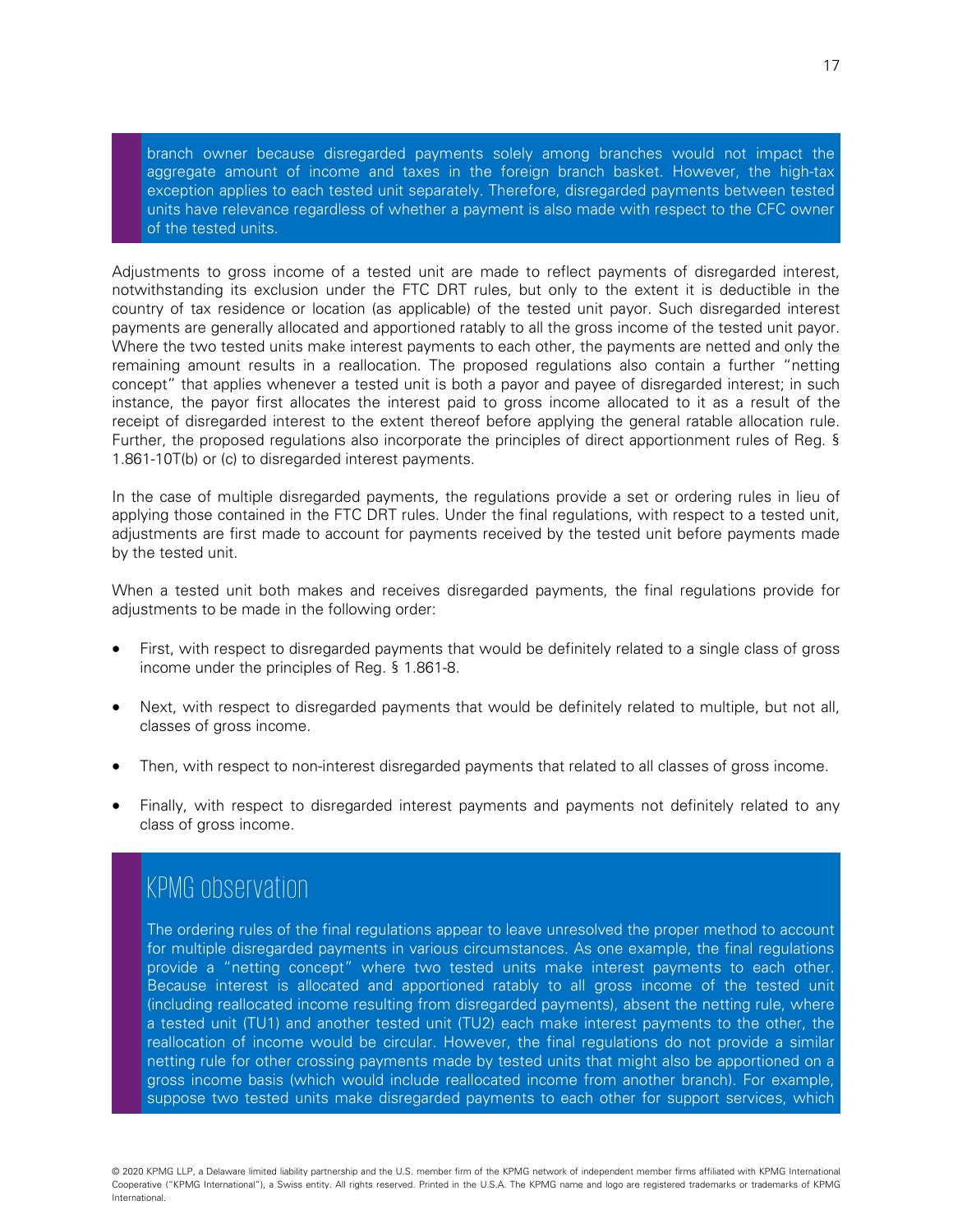are properly allocable to all gross income of the tested unit (including the gross income reallocated from the very tested unit it is paying). Proper reallocation of gross income is not clear in such instance.

The proposed regulations modify the foregoing ordering rules in ways that may resolve some of the aforementioned ambiguities created by the final regulations. For example, pursuant to the proposed regulations, if a given tested unit is both a payor and payee of disregarded interest, the interest payment made by it is first allocated to any gross income allocated to the unit as a result of a disregarded interest payment received by it. In addition, the proposed regulations provide that adjustments are first made with respect to disregarded payments received by a payee tested unit that are not attributable to disregarded payments received by the payor tested unit (modifying the final regulation's approach of first adjusting for all received payments).

# KPMG observation

To the extent the ambiguities are still not resolved by the ordering rules in the proposed regulations, consideration should be given to whether the ordering rules in the section 904 related entity look-through rules may suggest resolutions by analogy.

#### <span id="page-18-0"></span>**Adjustments for the use of NOLs for foreign tax purposes**

One commenter requested that the 2019 proposed regulations be revised to take into account NOL carryovers that are deducted for foreign tax purposes for purposes of calculating the foreign effective tax rate. Treasury declined to adopt this comment on the basis of complexity and administrability.

### KPMG observation

This decision is consistent with the overarching policy in the final regulations that the foreign effective tax rate be calculated by applying U.S. federal income tax principles to determining the amount of income that is taxed. The historical subpart F high-tax exception determination was made on the basis of income as determined for U.S. federal gross income purposes. Further, the amount of deemed paid credits under section 960 with respect to a subpart F or GILTI inclusion is also so determined. Therefore, any departure from U.S. federal income tax purposes in the high-tax exception would have been a marked deviation from related rules.

### <span id="page-18-1"></span>"Tentative tested income item" ("tentative net item" under the proposed regulations)

A tentative tested income item of a tested unit is calculated under the final regulations by allocating and apportioning current year deductions of the CFC to the tentative gross tested income item under the principles of Reg. § 1.960-1(d)(3) (the rules which provide for the calculation of net income in an income group for purposes of calculating taxes deemed paid with respect to an inclusion, if any, resulting from such income group). In applying these principles, each tentative gross tested income item of a tested unit is treated as a statutory grouping and all other income is treated as in the residual income category. The final regulations provide that the allocation and apportionment of deductions for purposes of the GILTI high-tax exception must be consistent with the results in apportioning deductions to determine a U.S. Shareholder's GILTI and subpart F inclusions.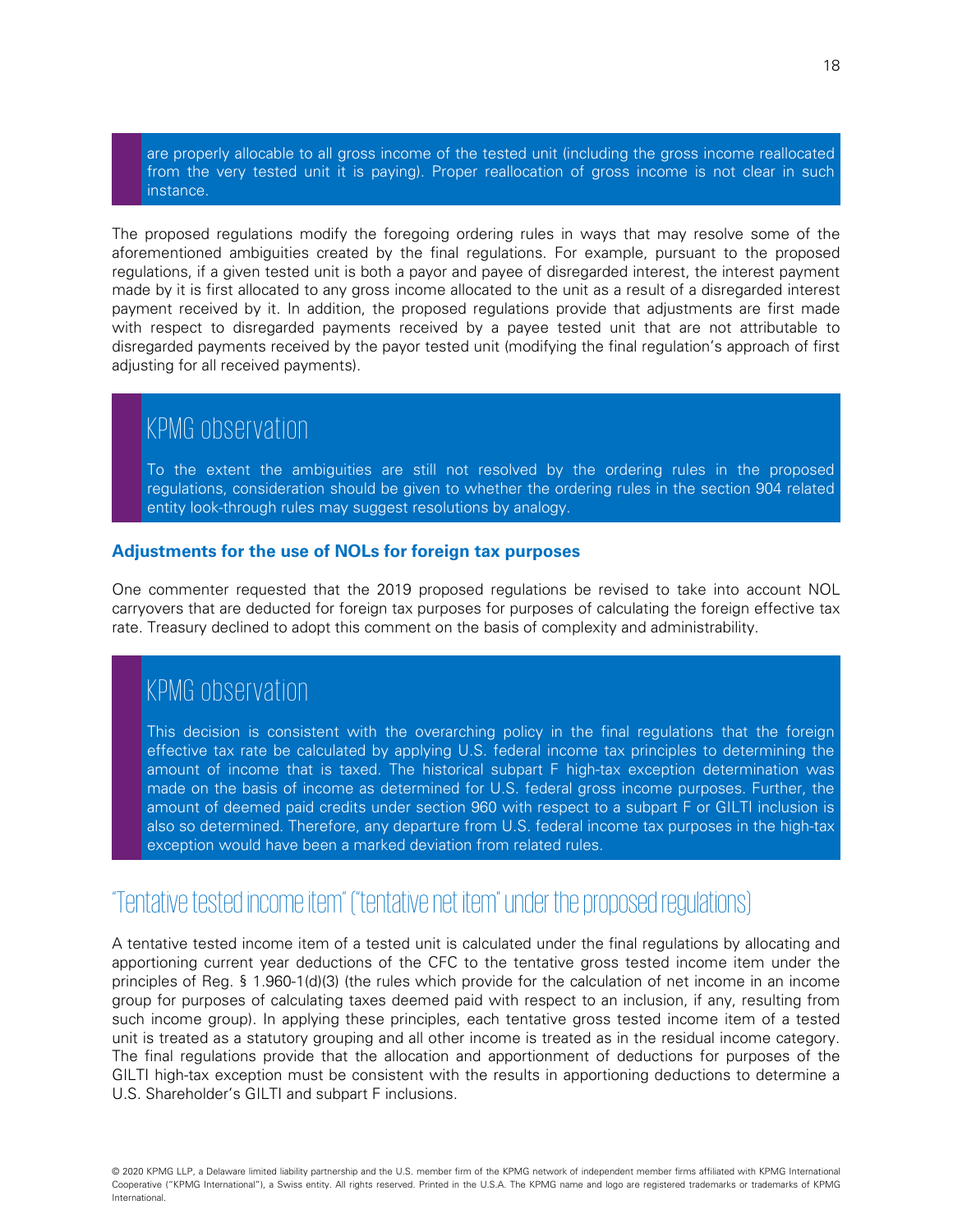The allocation and apportionment of expenses among a CFC's tested units under the rules in Reg. § 1.960-1(d)(3) for purposes of determining tentative tested income items may lead to unexpected results. In particular, when a CFC allocates its interest expense among its items of income using either the asset method or the modified gross income method, the CFC may be required to allocate a portion of its interest expense based on the assets or gross income of a lower-tier CFC. In this case, the portion of the interest expense allocated against the assets or income of the lower-tier CFC is not taken into account for purposes of applying the GILTI high-tax exception to the tentative tested income items of the tested units of the CFC. However, this interest expense may be allocated against any item of tested income of the CFC that does not qualify for the GILTI high-tax exception if the lower-tier CFC's income also does not qualify for the GILTI high-tax exception. Further, interest expense incurred by one tested unit of a CFC is generally allocated against all the gross tentative tested income items of the CFC, including the gross tentative tested income items of its other tested units, and may result in a distortion of the effective tax rate, that, as discussed below, Treasury determined in connection with the proposed regulations is inappropriate.

The proposed regulations introduce significant changes into the allocation and apportionment of deductions solely for the purpose of arriving at tentative net items. Under the proposed regulations, tentative net items are arrived at by allocating and apportioning deductions (other than deductions for current year taxes) to the gross income items of a tested unit to the extent those deductions are properly reflected on the applicable financial statement of the tested unit (a "booking" approach). This approach generally better aligns the calculation of a tentative net item with the amount of income that is included in the foreign tax base with respect to the tested unit. However, the determination of gross income and deductions is still done in accordance with U.S. federal income tax purposes and therefore the tentative item may continue to differ substantially from the amount calculated under foreign income tax law.

### KPMG observation

Unlike the final regulations that, as discussed above, can result in distortion through their allocation and apportionment of interest expense, the proposed regulations specifically provide that interest expense of a tested unit is allocated and apportioned only against the tentative gross tested income items of the tested unit.

# KPMG observation

This rule applies solely for purposes of applying the high-tax exception and not for the calculation of a CFC's subpart F income or tested income generally or for purposes of section 960. However, the preamble notes that Treasury is considering whether it may also be appropriate for purposes of sections 954(b)(5), 951A(c)(2)(A)(ii), and 960 for calculating deemed paid credits and subpart F or GILTI inclusions generally. Alternately, a "booking" rule could apply to a more limited extent to achieve more consistent results between the high-tax exception and these other calculations, such as by allocating and apportioning deductions to a tested unit only to the extent of its gross income and allocating and apportioning any excess deductions to all gross income of the CFC. The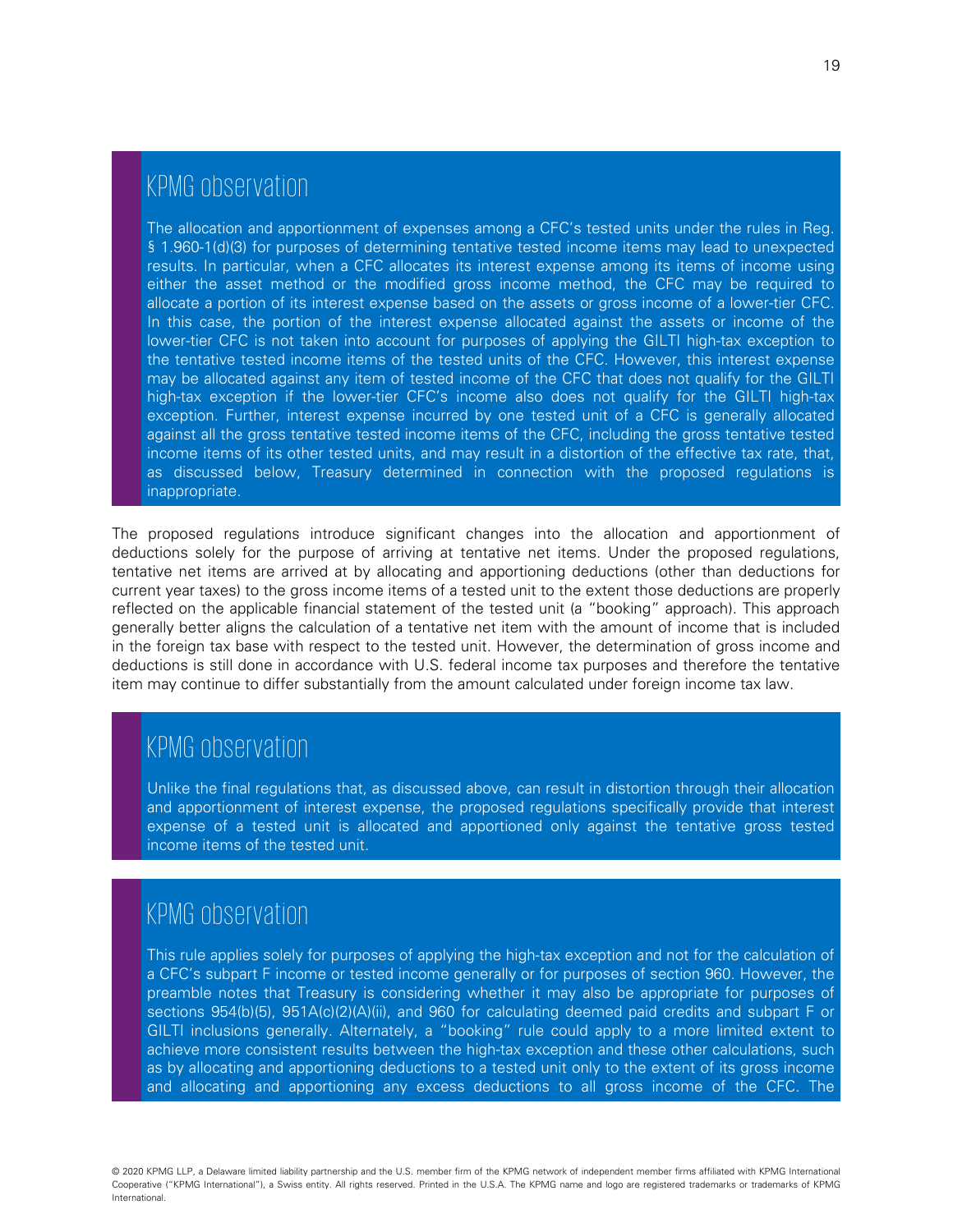preamble also notes that it is inappropriate for a deduction apportioned to a net income item that qualifies for the high-tax exception to also be apportioned to another item of income that does not so qualify in determining a U.S. Shareholder's GILTI inclusion and suggests that a future rule may be promulgated that would prevent such a result.

The proposed regulations further provide that, after deductions are attributed to tested units under the "booking" rule, in applying the principles of Reg. § 1.960-1(d)(3) to allocate and apportion deductions (other than current year taxes) to items of gross income, deductions are allocated and apportioned on the basis of the income and activities to which the expense relates. Interest deductions are allocated and apportioned only on the basis of assets (or gross income, in the case of the modified gross income method) of the tested unit. Deductions may only reduce items of gross income in the tested unit.

#### KPMG observation

The wording of the "booking" rule is not entirely clear. If a deduction attributable to a tested unit is unrelated to its own direct income and activities, it is unclear what the consequences of the "booking" rule are.

#### <span id="page-20-0"></span>**Anti-abuse rules**

In addition to general anti-abuse rules targeting planning with a "significant purpose" of avoiding the purposes of section 951, 951A, 954(b)(4), or the regulatory unified high-tax exception rules, the proposed regulations contain an additional anti-abuse rule that applies in the case of a formation or use of a reverse hybrid or the issuance or acquisition of an "applicable instrument." An applicable instrument is an instrument or arrangement (including a repo) that gives rise to a deduction to the issuer for U.S. tax purposes but not foreign tax purposes, or that gives rise to income to the holder for foreign tax purposes but not U.S. tax purposes. The divergent treatment of a deduction could reduce the net tentative item on which a foreign tax is imposed, while the divergent treatment of income could increase the foreign tax imposed on a net tentative item. Accordingly, the proposed regulations provide that the appropriate adjustments made pursuant to the anti-abuse rule could include adjustments to foreign income taxes paid with respect to a tentative net item or adjustments to the tentative net item. An example in the proposed regulations illustrates the latter, on facts in which the interest deduction with respect to an applicable instrument would reduce a net tentative item to the extent that it would qualify for the unified high-tax exception. Thus, as the example illustrates, the net tentative item determined under the general rules is increased by the amount of the deduction pursuant to the anti-abuse rule.

# <span id="page-20-1"></span>Allocating and apportioning foreign taxes to a "tentative tested income item" ("tentative net item" under the proposed regulations)

Consistent with the 2019 proposed regulations, the final regulations provide that foreign taxes relevant to determining whether an item of subpart F income or tested income qualify for the respective high-tax exceptions are determined at the CFC-level pursuant to the "properly attributable" standard set forth in Reg. § 1.960-1(d). Under the final regulations, foreign taxes are generally allocated and apportioned to tentative tested income items under the principles of Reg. § 1.960-1(d)(3) by treating each tentative gross tested income item of a tested unit as assigned to a separate tested income group. As a result, the principles of Reg. § 1.904-6(a)(1) generally apply to allocate and apportion foreign income taxes to a tentative gross tested income item. The principles of Reg. § 1.904-6(a)(2) are applied (with appropriate modifications), in lieu of the principles of Reg. § 1.904-6(a)(1), to associate foreign taxes imposed by

<sup>© 2020</sup> KPMG LLP, a Delaware limited liability partnership and the U.S. member firm of the KPMG network of independent member firms affiliated with KPMG International Cooperative ("KPMG International"), a Swiss entity. All rights reserved. Printed in the U.S.A. The KPMG name and logo are registered trademarks or trademarks of KPMG International.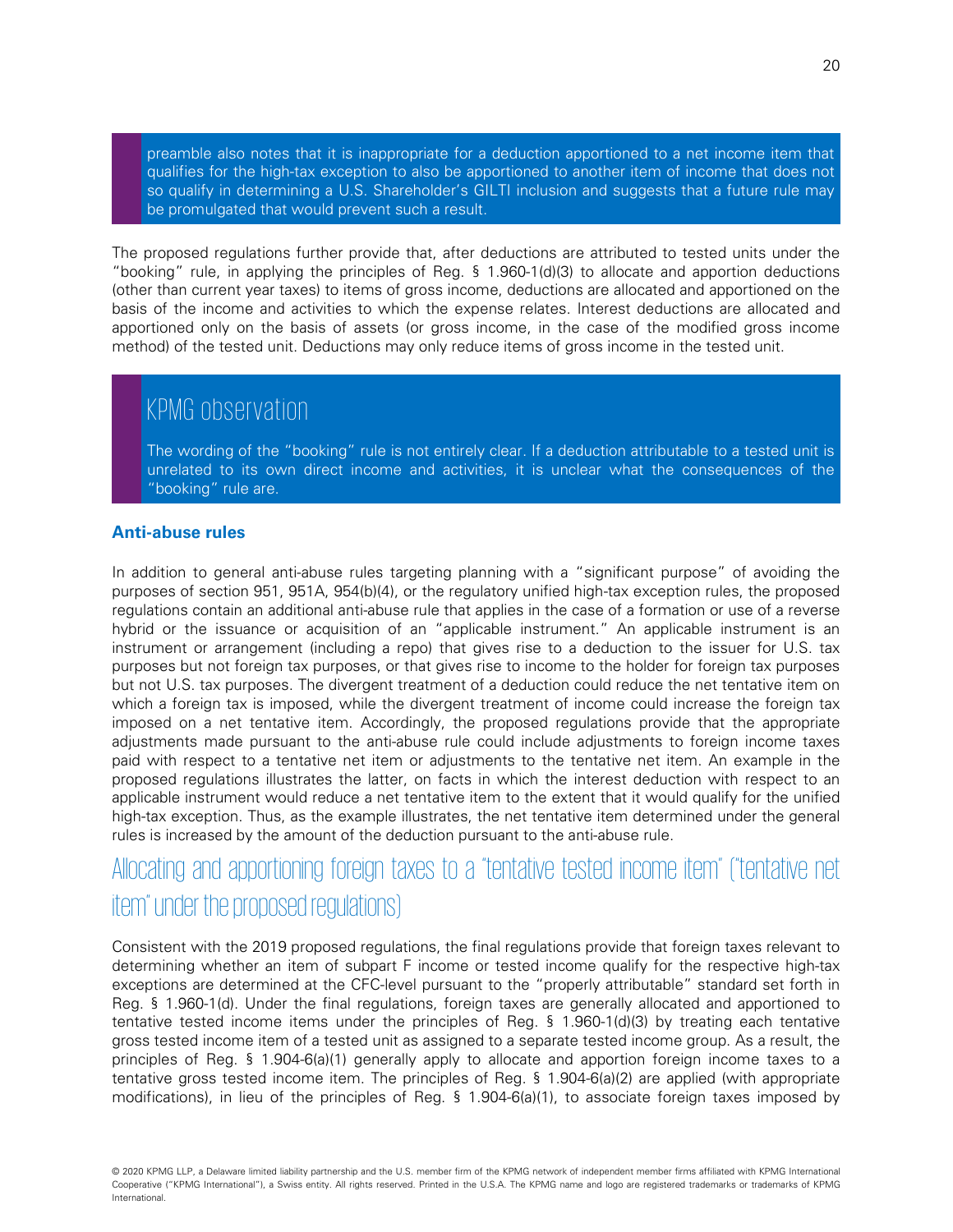reason of a disregarded payment between tested units.

#### KPMG observation

Even though foreign taxes are determined at the CFC level, reliance on Reg. § 1.960-1 incorporates U.S. federal income tax principles that disallow a foreign tax credit for certain taxes. For example, any foreign tax credit not taken into account for purposes of section 960 by section 901(m) or section 909 would not be allocated and apportioned to an income item despite that these are foreign taxes paid by the CFC. This result should be considered in determining whether to make a section 338 election upon acquisition of a CFC.

#### KPMG observation

The allocation and apportionment of foreign taxes is inherently complicated. The foreign tax base must be determined, including any foreign tax law principles for allocating and apportioning deductions for foreign tax purposes. Once the foreign tax base and associated taxes are understood, the foreign taxes are then allocated and apportioned according to the characterization of the items included in the foreign tax base under U.S. federal income tax principles.

The proposed regulations would not introduce significant changes with respect to the allocation and apportionment of current year taxes. Notably, the "booking rule" does not apply to current year taxes, leaving the result observed above unchanged.

### KPMG observation

As previously noted, where an upper-tier tested unit is also subject to tax on income of a lower-tier tested unit, the income is reflected only in the tentative tested income item of the lower-tier tested unit. However, the taxes imposed on the upper-tier unit in respect of such income should be apportioned to the item of the lower-tier tested unit to reflect the true amount of foreign tax paid on such income.

#### <span id="page-21-0"></span>Effective rate at which foreign taxes are imposed

Under the final regulations, the foreign effective tax rate is determined by dividing the U.S. dollar value of the current year foreign taxes apportioned to the tentative tested income items by the sum of the U.S. dollar value of the tentative tested income item and the foreign taxes thereto apportioned. Under the proposed regulations, "tentative net item" is substituted for "tentative tested income item."

# KPMG observation

Neither the final regulations nor the proposed regulations provide explicit rules for translating foreign taxes, tentative tested income items, or tentative net items into U.S. dollars, although the proposed regulations reference section 989(b)(3) for purposes of translating gross income for purposes of the de minimis combination rule.

<sup>© 2020</sup> KPMG LLP, a Delaware limited liability partnership and the U.S. member firm of the KPMG network of independent member firms affiliated with KPMG International Cooperative ("KPMG International"), a Swiss entity. All rights reserved. Printed in the U.S.A. The KPMG name and logo are registered trademarks or trademarks of KPMG International.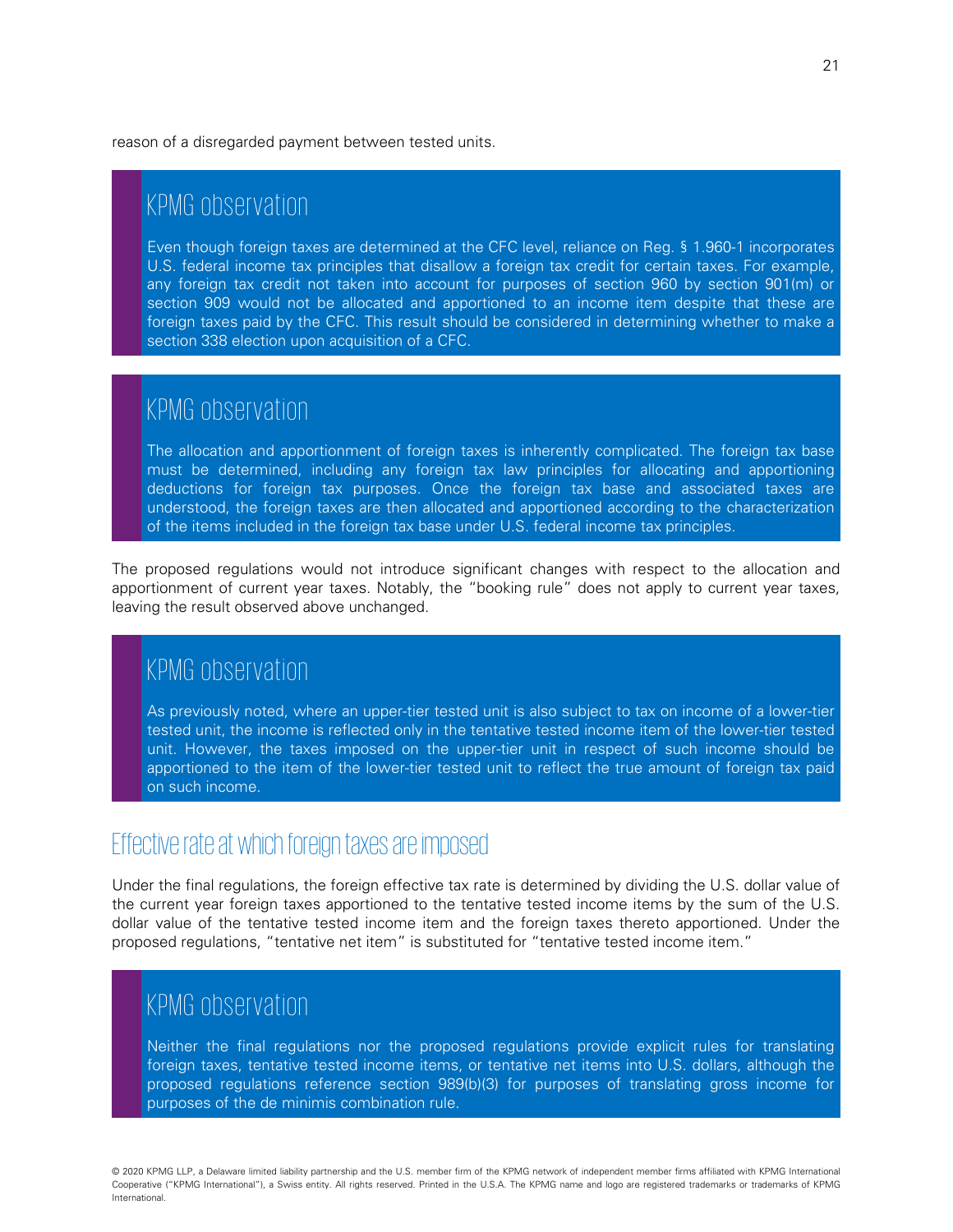Presumably the reference in Reg. § 1.960-1(c)(3) to section 986 applies to determine the U.S. dollar amount of foreign taxes. However, it is not entirely clear that section 989(b)(3), which applies to translate inclusions, or Reg. § 1.951A-1(d)(1), which similarly applies to translate a U.S. Shareholder's pro rata share of any tested item, would apply to translate CFC-level income items in the absence of a rule. Because these rules provide for the average exchange rate for the year, as section 986 generally does for taxes, their application would generally prevent distortion of the effective tax rate by foreign currency translation.

It is possible that translation rules in Reg. § 1.952-2, which concerns the determination of gross income and taxable income of a CFC, could be considered to apply for purposes of translating tentative net items. The section 952 regulations provide that amounts determined when applying U.S. accounting principles are generally to be translated into U.S. dollars in accordance with the principles of Reg. § 1.964-1(d). The section 952 and section 964 rules would require separate translation of subpart F income and non-subpart F income in the case of fluctuating currencies, creating complexity. In addition, they provide generally for translation of items in a year based on an average of exchange rates on month closings during the year, which would not necessarily be consistent with the average rate applied under section 986(c) or 989(b)(3), which is based on daily exchange rates.

Current year taxes generally do not take into account a potential reduction in taxes that may occur by reason of a distribution of the tested income to the CFC's shareholders. However, taxes reasonably certain to be returned to a shareholder of the entity are not treated as paid or accrued.

### **KPMG** observation

Pursuant to the TJCA, section 905(c) now requires a redetermination of U.S. tax liability in connection with a foreign tax redetermination. Therefore, if an audit or adjustment to foreign taxes is made in a subsequent year, the effective tax rate is recomputed on such basis with the result that qualification for the high-tax election could change upon the resolution of foreign tax audits. Moreover, even if a redetermination relates to income that would not qualify for the high-tax exception regardless, its consequences for cross-crediting could affect the determination of whether the high-tax exception election would be beneficial. In any event, as discussed below, the limited time period for making or revoking a high-tax exception election may prevent a taxpayer from adequately taking into account the consequences of the redetermination.

#### <span id="page-22-0"></span>**Negative or undefined tax rates under the proposed regulations**

The preamble to the proposed regulations notes that in certain instances, the calculation of the effective tax rate may result in a negative number or a "divide by zero" result. Such could be the case where a tentative net item of a tested unit has foreign taxes apportioned to it (according to the process described above), but the tentative net item itself (as determined for U.S. federal income tax purposes) is negative because deductions apportioned to the gross item of income exceed the gross income itself (by at least the amount of the foreign taxes apportioned to the item). In such a case, the proposed regulations would provide the high-tax exception is deemed satisfied with respect to such tentative net item. Comments are requested as to any case in which this may not be appropriate. Significantly, under the proposed regulations, where the high-tax exception is elected, where a tested unit's net income item is a loss, such item would qualify for the high-tax exception and therefore the loss would not be taken into account in determining the U.S. Shareholder's GILTI inclusion.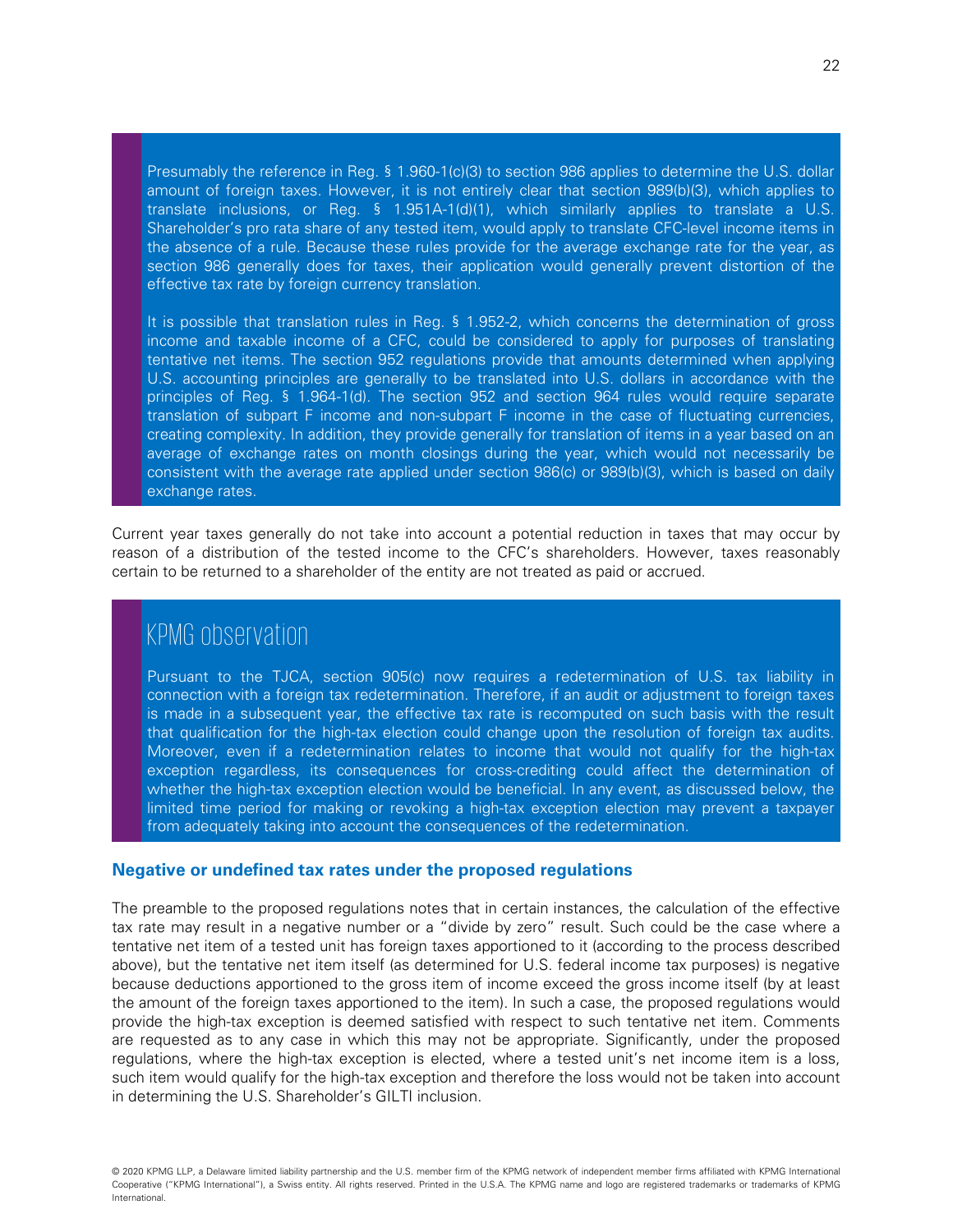The final regulations are silent as to whether a tentative tested income item exists if the result of subtracting allocated and apportioned deductions from the related gross income results in zero or a negative number and how to evaluate the ETR in such cases.

#### <span id="page-23-0"></span>**Comments received in respect of determining effective rate of foreign tax**

Consistent with the 2019 proposed regulations, the final regulations provide that the amount of foreign taxes relevant to the final GILTI high-tax exception derives from current year foreign taxes (as paid or accrued under U.S. federal income tax principles rather than foreign tax principles). Timing differences in the recognition of the income and the accrual of the foreign taxes can therefore result in foreign taxes accruing in a separate year than the related income under U.S. tax principles for purposes of applying the GILTI high-tax exception. Treasury received comments requesting alternative methodologies that would alleviate this potential mismatch, such as the use of the statutory rate or even a rolling average of effective rates. These comments were rejected on the basis of the plain language of the statute and concerns over the administrability of such a standard.

### KPMG observation

Consistent with the treatment in the final foreign tax credit regulations, Treasury has recognized the annual accounting period for determining foreign taxes, regardless of whether there may be timing differences that produce what taxpayers believe to be "unreasonable" results. In particular, in the final foreign tax credit regulations, Treasury similarly opted to use an annual accounting period for determining foreign taxes paid, only taking into account taxes that accrued during the annual accounting period. The government decided to apply this standard fully recognizing that CFCs may have different year-ends for U.S. and local tax purposes (e.g., CFCs that have elected one-month deferral under section 898, or CFCs formed in jurisdictions such as India that mandate a particular year-end), regardless of the fact that this can create a timing mismatch between when the CFC's income is taken into account for U.S. federal income tax purposes and when the associated foreign taxes can be claimed as a credit.

# <span id="page-23-1"></span>Consistency and procedural requirements of the high-tax exceptions

The final regulations prescribe who is eligible to elect the high-tax exception and the means by which to do so, provide consistency requirements, and include a requirement to notify other U.S. Shareholders. These rules deserve special attention because a failure to fully comply results in an invalidated election. In addition, the proposed regulations add a detailed contemporaneous substantiation requirement and provide additional reporting that must be made in respect of a CFC subject to the election on its Form 5471.

While an election may be made or revoked on an original or amended tax return, the time period in which

<sup>© 2020</sup> KPMG LLP, a Delaware limited liability partnership and the U.S. member firm of the KPMG network of independent member firms affiliated with KPMG International Cooperative ("KPMG International"), a Swiss entity. All rights reserved. Printed in the U.S.A. The KPMG name and logo are registered trademarks or trademarks of KPMG International.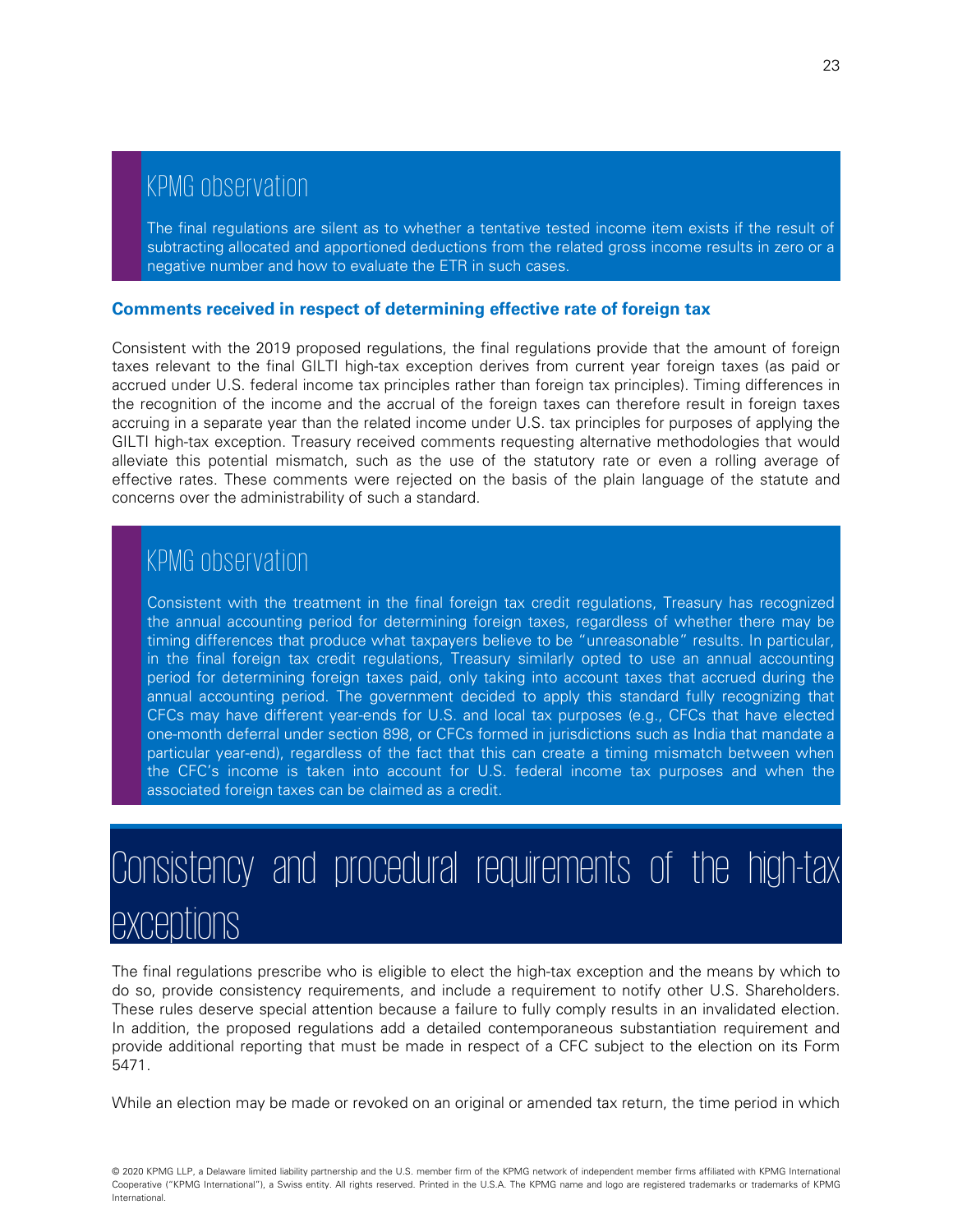an election or revocation can be made by amendment is limited and requires coordination among all U.S. Shareholders of the affected CFC, as discussed more fully below.

#### <span id="page-24-0"></span>Election made by controlling domestic shareholders

As in the 2019 proposed regulations, the high-tax exception is made by the controlling domestic shareholders of the CFC, which can include U.S. domestic partnerships and is binding on all U.S. Shareholders of the CFC. "Controlling domestic shareholders" are generally the U.S. Shareholders who, in the aggregate, directly or indirectly (but not constructively) own more than 50% of the total combined voting power of all classes of the stock of such foreign corporation entitled to vote and who undertake to act on the corporation's behalf. If U.S. Shareholders of the CFC do not, in the aggregate, directly or indirectly own more than 50% of the foreign corporation, the controlling U.S. Shareholders of the CFC are all those U.S. Shareholders who own (within the meaning of section 958(a)) stock of such corporation.

With respect to a partnership U.S. Shareholder that is a "controlling domestic shareholder," elections (on original or amended returns) are made with respect to the Form 1065 (or, in the case of an election or revocation thereof by amendment, the Form 1065 or administrative adjustment request).

A U.S. Shareholder that is a partner in a partnership that is also a U.S. Shareholder must also file an amended return; however, alternative means of satisfying notification requirements where the partnership files an administrative adjustment request are permitted.

# KPMG observation

Note that even though the final GILTI regulations (and regulations proposed under subpart F) do not treat a domestic partnership as a section 958(a) U.S. Shareholder, this principle does not extend to the definition of "controlling domestic shareholder."

## <span id="page-24-1"></span>Duty to notify

Due to the effect an election has on non-controlling U.S. Shareholders, the final regulations provide that the controlling domestic shareholders must notify each domestic shareholder who is not a controlling domestic shareholder of any election or revocation. The final regulations cross reference the notice requirements in Reg. § 1.964-1(c)(3)(iii), which generally require written notice to all domestic shareholders (within the meaning of section 958(a)) that includes certain identifying information for both the foreign corporation and the controlling domestic shareholders, describes the action taken on behalf of the foreign corporation and the tax year for which the action is taken, and identifies a designated shareholder who retains a jointly executed consent confirming that the action has been approved by all of the controlling domestic shareholders and containing the signature of a principal officer of each such shareholder.

# KPMG observation

Contrary to the general existing rules in Reg. § 1.964-1(c)(3)(iii), the final regulations provide that an election is not valid if the controlling domestic shareholders fail to provide this notice.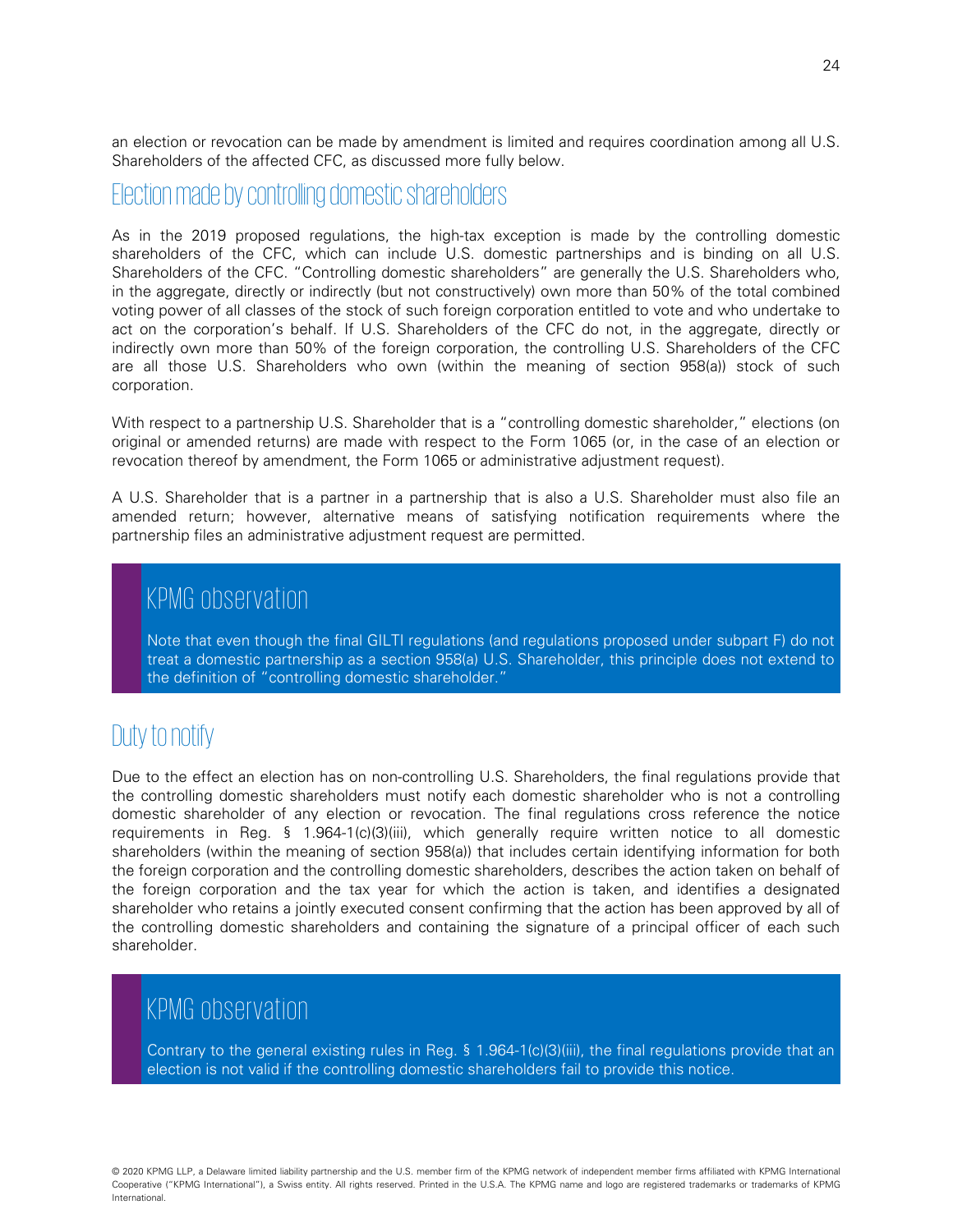# <span id="page-25-0"></span>Consistency among commonly controlled CFCs

As in the 2019 proposed regulations, the election, if made, applies to all commonly-controlled CFCs that meet the effective tax rate test. Treasury explains in the preamble that this consistency requirement is necessary to prevent "a distortive application of the foreign tax credit limitation under section 904." If a taxpayer were "to include high-taxed income in GILTI to claim foreign tax credits up to the amount of their section 904 limitation, while electing to exclude the remainder of such income under the GILTI hightax exclusion," the resulting section 904 limitation would not include all the deductions attributable to the high-taxed income. The consistency requirement seeks to prevent this result by requiring a taxpayer to take into account all of its high-taxed tentative tested income (along with all the deductions properly allocated and apportioned to that income) if the taxpayer wishes to cross credit high-taxed tested income against low-taxed tested income.

The final regulations provide "CFC group" rules for purposes of determining the commonly-controlled CFCs subject to this requirement. For this purpose, a CFC group is defined by cross-reference to the affiliated group definition in section 1504(a) without the exclusion of foreign corporations (and certain other entities) from the definition of includible corporations and with certain other modifications, including a revision to determine a CFC group based on "more than 50 percent" of the voting power or value (rather than at least 80%, as in section 1504(a)(2)), and by requiring more than 50% of vote or value, rather than both.

Modified constructive ownership rules under section 318(a) apply: section 318(a)(3)(A) (attribution from partnerships) and (B) (attribution from trusts) do not apply; section 318(a)(4) only applies to options that are reasonably certain to be exercised; and section 318(a)(2)(C) (attribution to corporations) is applied by substituting "5 percent" for "50 percent."

### KPMG observation

As a result of the application of the attribution principles of section 318, a CFC group can exist even when there is no corporate common parent. For example, the preamble to the final regulations point out that if Individual 1 owns 100% of CFC1 and CFC2, CFC1 and CFC2 would form a CFC group. The operative rule would appear to apply similarly to multiple CFCs owned by a single domestic partnership.

The determination of whether a CFC is included in a CFC group is made as of the close of the CFC inclusion year of the CFC that ends with or within the tax years of the controlling domestic shareholders. A CFC group may exist when the requisite relationship exists at the end of any of the CFC's CFC inclusion year, even if the relationship does not exist at the end of another member of the CFC group's CFC inclusion year. A CFC may only be a member of one CFC group. Special rules apply to determine whether a CFC is a member of a given CFC group where it would otherwise qualify as a member of more than one CFC group.

#### <span id="page-25-1"></span>Year-by-year election

Under the 2019 proposed regulations, once made, an election would apply for all subsequent tax years unless revoked. The final regulations instead provide that the election is made on an annual basis. Further, under the 2019 proposed regulation, once revoked, the election could not be made for 60 months following the closing of the CFC inclusion year in which the revocation was made (subject to certain exception in the case of a change of control). The final regulations remove this restriction.

<sup>© 2020</sup> KPMG LLP, a Delaware limited liability partnership and the U.S. member firm of the KPMG network of independent member firms affiliated with KPMG International Cooperative ("KPMG International"), a Swiss entity. All rights reserved. Printed in the U.S.A. The KPMG name and logo are registered trademarks or trademarks of KPMG International.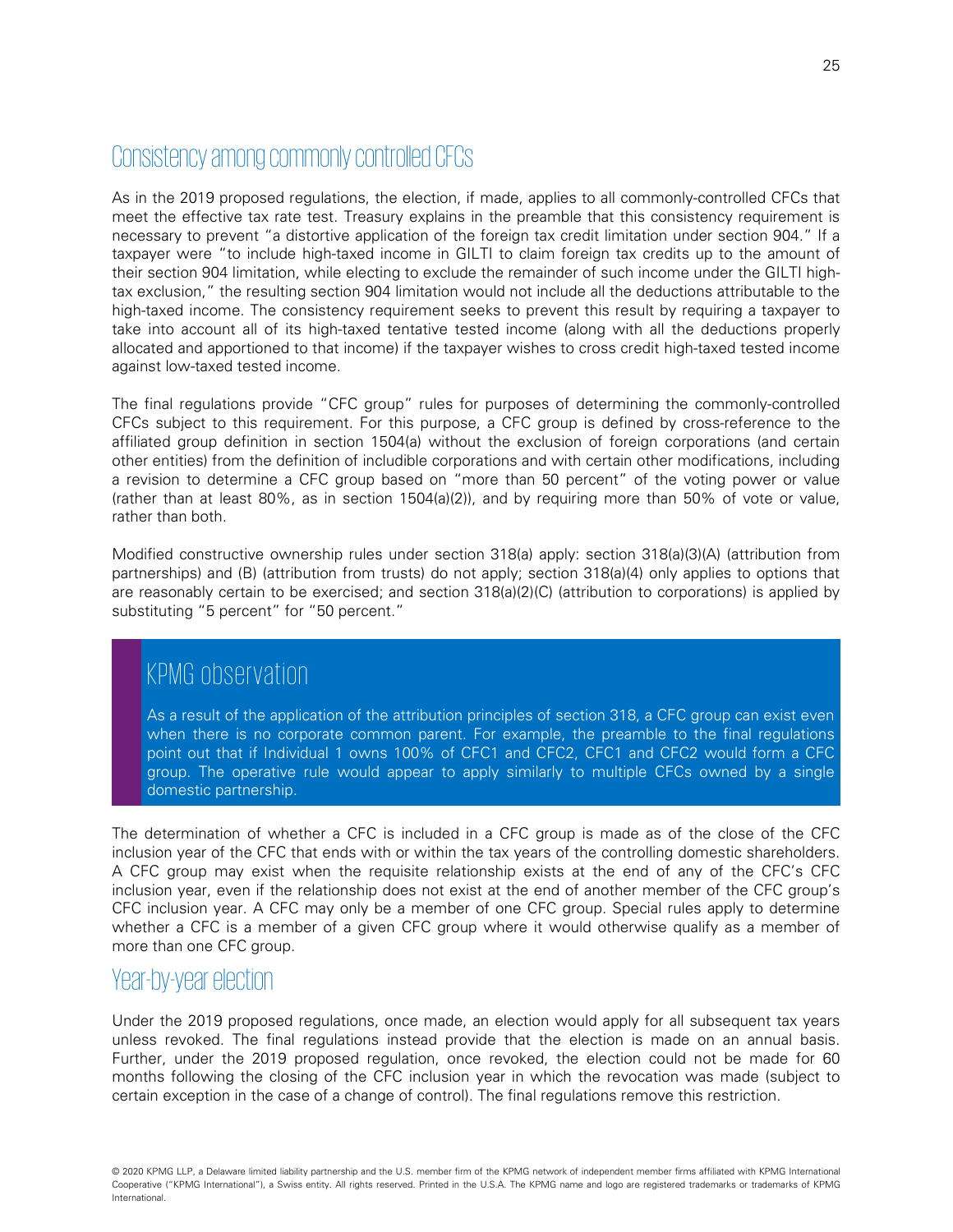This is an important taxpayer-favorable change from the 2019 proposed regulations. Since the election is now made year-by-year, the controlling domestic shareholders can skip the election in a year in which there are significant foreign tax credits that they want to bring up to the United States if modeling reveals this would be beneficial. Accordingly, even if the proposed regulations are finalized such that a tested unit has one general tested item that includes both its subpart F and tested income, in certain circumstances, it may still be advantageous to selectively implement affirmative subpart F structures and not make the GILTI high-tax exception in one year, thereby bringing up large amounts of general basket foreign tax credits for which there would be a carryforward, and revert back to making the election in subsequent years.

#### <span id="page-26-0"></span>Contemporaneous documentation (proposed regulations)

The proposed regulations include a contemporaneous documentation requirement to substantiate the high-tax exception as well as a requirement for U.S. Shareholders to provide additional information as may be required on the Form 5471, Information Return of U.S. Persons with Respect to Certain Foreign Corporations, if a high-tax exception is in effect for a CFC. The proposed substantiation rules require each U.S. Shareholder of the CFC to maintain documentation that establishes its conclusion as to whether each "item" of the CFC's gross income satisfies, or does not satisfy, the effective rate of foreign tax that triggers the high-tax exception. The proposed regulations include a number of items that must be included in the documentation in order for the documentation to sufficiently establish the application of the high-tax exception, including an effective tax rate calculation for each item of gross income. The documentation must be in existence by the filing date of the U.S. Shareholder's federal income tax return (or amended return) for the relevant CFC inclusion year, and must be provided to the IRS within thirty days of a request for the documentation.

#### KPMG observation

The documentation rules in the proposed regulations are imposed on each U.S. Shareholder rather than, for example, only the controlling domestic shareholders. Thus, each U.S. Shareholder will need to maintain sufficient documentation, including the effective rate of foreign tax on each "item" of a CFC's gross income, in connection with applying the high-tax exception. The proposed regulations provide general authority for the IRS to require U.S. Shareholders to report information related to the high-tax exception on Form 5471, but do not specify the particular type of information that will reported on the form.

# KPMG observation

Among the items required by the contemporaneous documentation rules are a list of all disregarded payments properly taken into account in determining a tested unit's gross income items. It would be advisable for taxpayers to anticipate questions around disregarded payments to be raised on audit.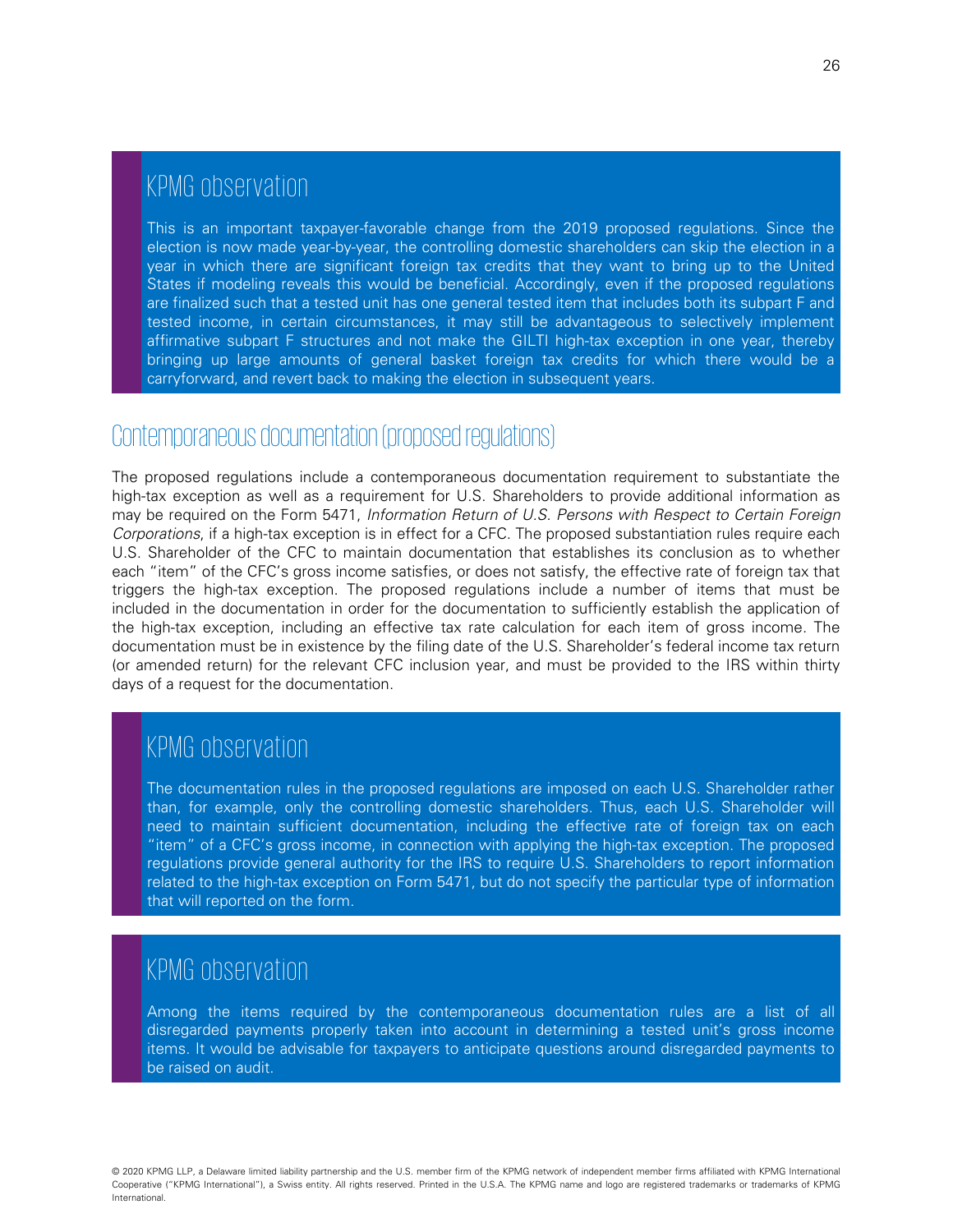The requirement that supporting documentation must be in "existence" by the filing date and must be provided to the IRS within 30 days of request are also requirements for the specific substantiation rules in the final FDII regulations. Like the lists of information the final FDII regulations require, the list of information the high-tax exception substantiation rules require appears to be modeled after the substantiation rules under sections 170 and 274(d). As discussed in the TaxNewsFlash for the final FDII regulations, based on public statements by government officials, the specific substantiation rules are intended to deny taxpayers the benefit of the so-called "Cohan rule," under which a court may be permitted to estimate the amount of a tax benefit even in the absence of sufficient substantiation maintained by the taxpayer.

#### <span id="page-27-0"></span>Amended return

The final regulations continue to allow the election to be made (or revoked) on an amended return, but on a more restrictive basis. The final regulations narrow the timeframe in which the amended return must be filed to allow the IRS adequate time to audit and collect any additional tax due as a result of changes resulting from the amended return and application of the GILTI high-tax exception. Importantly, all U.S. Shareholders that are controlling domestic shareholders of the CFC must file amended federal income tax returns (or original federal income tax returns consistent with the amendment) within 24 months of the unextended due date of the original federal income tax return of the controlling domestic shareholder's inclusion year with or within which the CFC inclusion year for which the election is made (or revoked) ends. Additionally, amended federal income tax returns for all U.S. Shareholders of the CFC for the CFC inclusion year must be filed within a single six-month period (within the 24-month period) and any tax due as a result of such adjustments must be paid within such six-month period. Amended returns for any other tax year in which the U.S. tax liability of the U.S. Shareholder is impacted by the change in election must also be filed within such period.

### KPMG observation

Note that since the final regulations allow retroactive reliance provided the rules are consistently applied (discussed further below), a taxpayer may choose to amend a return to apply the GILTI high-tax exception for tax years beginning as early as January 1, 2018. A controlling domestic shareholder wishing to elect the GILTI high-tax exception on an amended return for the 2018 calendar year would have until April 2021 (24 months from April 2019 and less than nine months from the issuance of the regulations) for all U.S. Shareholders of the CFC to file their amended returns and pay any resulting taxes. Additionally, all the U.S. Shareholders will have to both file their amended returns and pay any outstanding liability within a six-month period. As noted above, if other years of the U.S. Shareholder are impacted by the election, amended returns for such years must be filed within this time period as well. Moreover, before such an amended return is considered, the controlling domestic shareholders would need to determine the affected CFC group (since the election will apply to all CFCs in the CFC group) and the tested units of the relevant CFCs and apply the computation rules to each such tested unit in order to model whether making such a retroactive election is beneficial. Accordingly, time is of the essence and taxpayers will need to act quickly if they wish to make the GILTI high-tax election for 2018.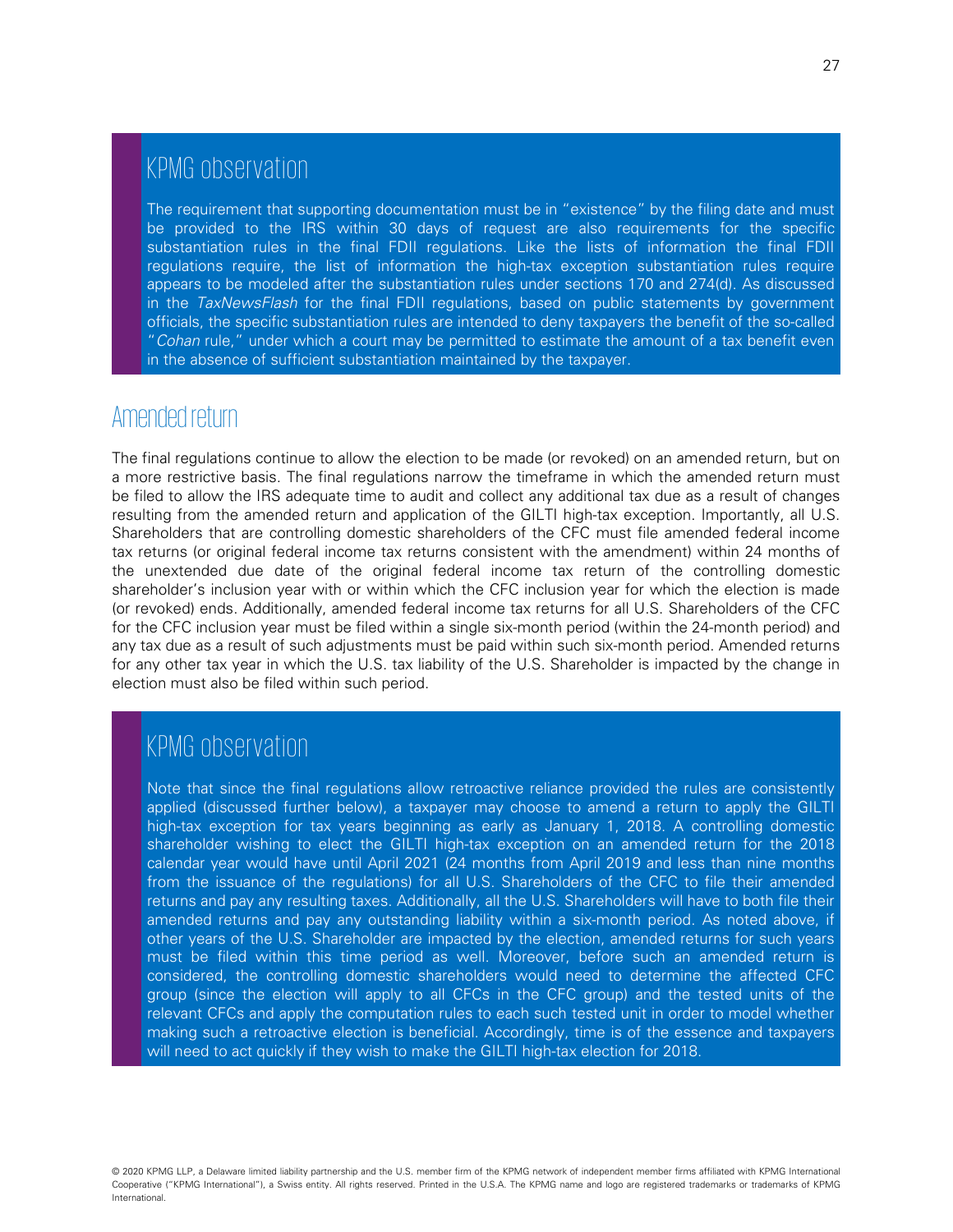As a result of the TCJA, the eligibility of a tested unit for the high-tax exception must be redetermined each time there is a foreign tax redetermination pursuant to section 905(c). Such redeterminations may commonly occur after the 24-month period for making or revoking an election via an amended return has expired. Taxpayers should consider that foreign tax redeterminations may result in the high-tax exception becoming, or ceasing to be, advantageous at a time when it is too late to make or revoke the election. It is therefore advisable for taxpayers to bear this consideration in mind when settling foreign audits and potentially model various foreign tax redetermination scenarios in reaching a determination as to whether to elect the high-tax exception for a given year. Treasury requests comments regarding the 24-month limitation in the preamble to the proposed regulations.

# <span id="page-28-0"></span>Other subpart Frules contained in the proposed regulations

The proposed regulations also provide a number of rules that modify the application of the historic subpart F calculation of which FBCI is a component.

Under the current regulations, gross FBCI of a CFC is first calculated; then the full inclusion and de minimis rules are applied to determine "adjusted gross FBCI"; then, deductions of the CFC are allocated and apportioned to determine "net FBCI"; finally, the E&P limitation of section 952(c) (described below) followed by the high-tax exception are applied to determine "adjusted net FBCI" of the CFC (colloquially known as FBCI).

#### <span id="page-28-1"></span>Interaction of the high-tax exception and E&P limitation under section 952(c)

Section 952(c) limits a subpart F inclusion where such exceeds current year E&P. When a current year subpart F inclusion is so limited, a recapture account is established by which an item of income of the CFC which would otherwise not be subpart F income in a future year is treated as subpart F income.

The existing subpart F high-tax exception is applied to each item of income of a CFC after the application of the section 952(c) E&P limitation. This potentially produces odd results: (1) a net item of subpart F income may qualify for the high-tax exception solely by virtue of the E&P limitation (that is, without the E&P haircut, the item would not be considered high-taxed), and (2) subpart F income resulting from recapture in a later year may not qualify for the high-tax exception even if it would have so qualified in the earlier year had the E&P limitation not applied.

The proposed regulations would apply the high-tax exception before the E&P limitation, thereby eliminating these oddities. This change is effectuated through revisions to the definitions that prescribe the steps for determining FBCI. Under the proposed regulations, the unified high-tax exception would apply at the beginning of the computation process, in determining the amounts of the categories of gross income that constitute gross FBCI. The E&P limitation would not apply until net FBCI is reduced to determine adjusted net FBCI (the last step).

The proposed regulations would provide that items recharacterized as subpart F income under section 952(c)(2) by virtue of a recapture account would not be subject to de minimis, full inclusion, or high-tax exception rules by effectuating recapture of subpart F income at the end of the calculation process, in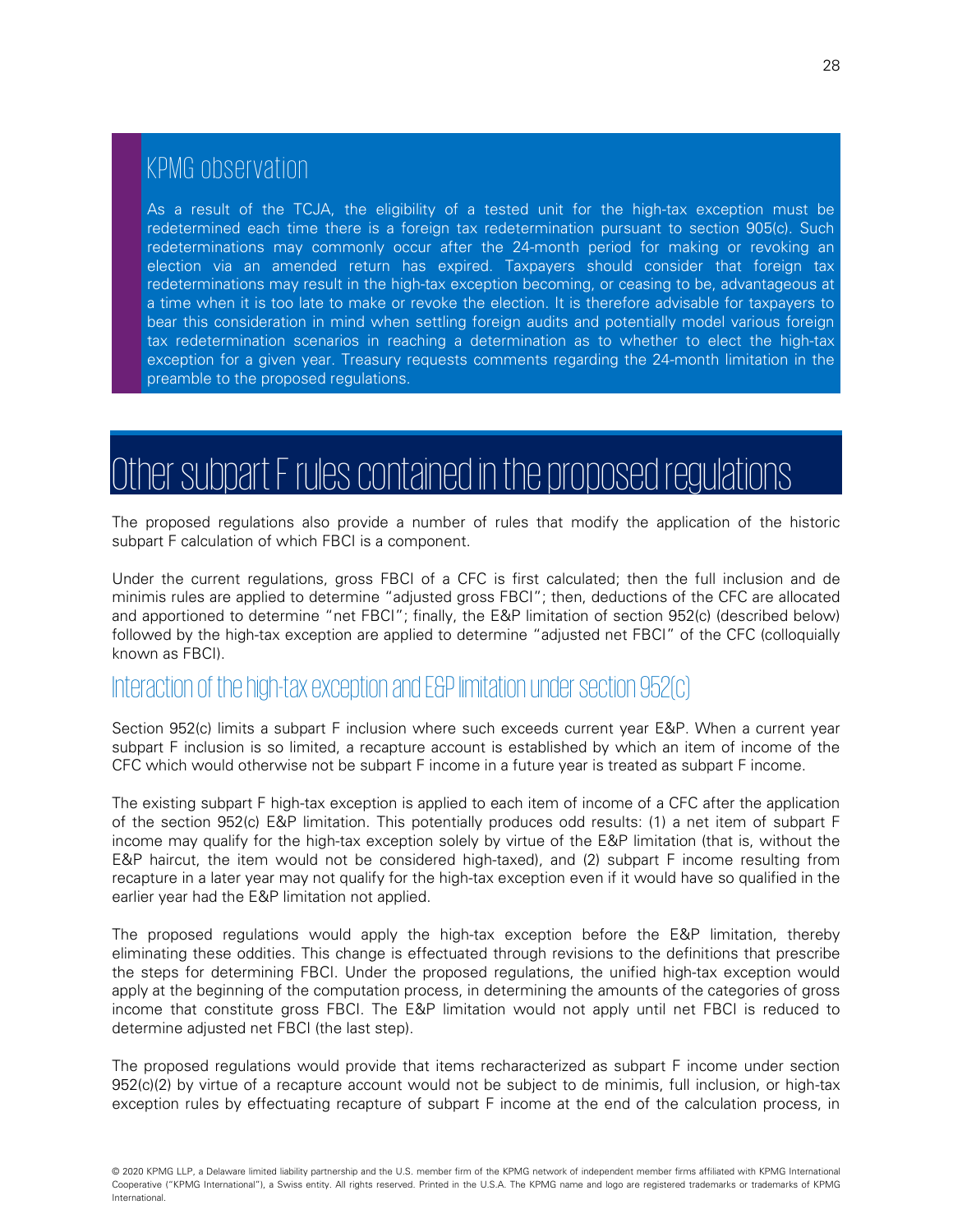determining adjusted net FBCI.

The proposed regulations contain consistent revisions to the definitions outlining the process for the computation of insurance income.

# KPMG observation

Although the current ordering of the section 952(c)(1) E&P limitation before the subpart F high-tax exception can increase the likelihood that an item of income will be treated as high-taxed, it can also result in an item of income that would be high-tax without regard to the E&P limitation giving rise to a recapture account to the extent excluded pursuant to the E&P limitation. Accordingly, it may result in subpart F income in a subsequent year, when there is no foreign income tax available to be taken into account for purposes of the high-tax exception, even though the income would have been fully excluded from subpart F income in the initial year if not for the E&P limitation. In this way, the changes appear equitable.

# KPMG observation

The changes described above, which introduce the exclusion of income that qualifies for the unified high-tax exception at the beginning of the subpart F income computation process and apply the section 952(c)(1) E&P limitation significantly later, reflect a complete reordering of such process. The final regulations also delete all of the examples in the current regulations illustrating the full subpart F income computation process, and the preamble thereto indicates examples will be included with the finalization of the proposed regulations.

#### <span id="page-29-0"></span>Interaction of the high-tax exception and full inclusion rule

As indicated above, the subpart F high-tax exception is currently applied after the full inclusion rule. As such, a coordination rule ensures that if a significant amount (90%) of the CFC's gross income that caused the full inclusion rule to apply in the first instance is excluded from subpart F income under the subpart F high-tax exception, the full inclusion rule is turned off, lending a degree of circularity to the computation.

Under the proposed regulations, because the high-tax exception would apply in determining gross FBCI, while the full inclusion rule would apply in determining adjusted gross FBCI, the high-tax exception would apply before the determination of full inclusion FBCI. As a result, there is no need to reassess income initially determined to be full inclusion FBCI after the high-tax exception is applied, eliminating the need for the existing coordination rule and the complexities that it can create. The proposed regulations would also modify the coordination rules in the final GILTI regulations accordingly and delete the example illustrating them.

### KPMG observation

As noted above with respect to the section 952(c)(1) E&P limitation, the introduction of the unified high-tax exception at the beginning of the subpart F income computation process, such that it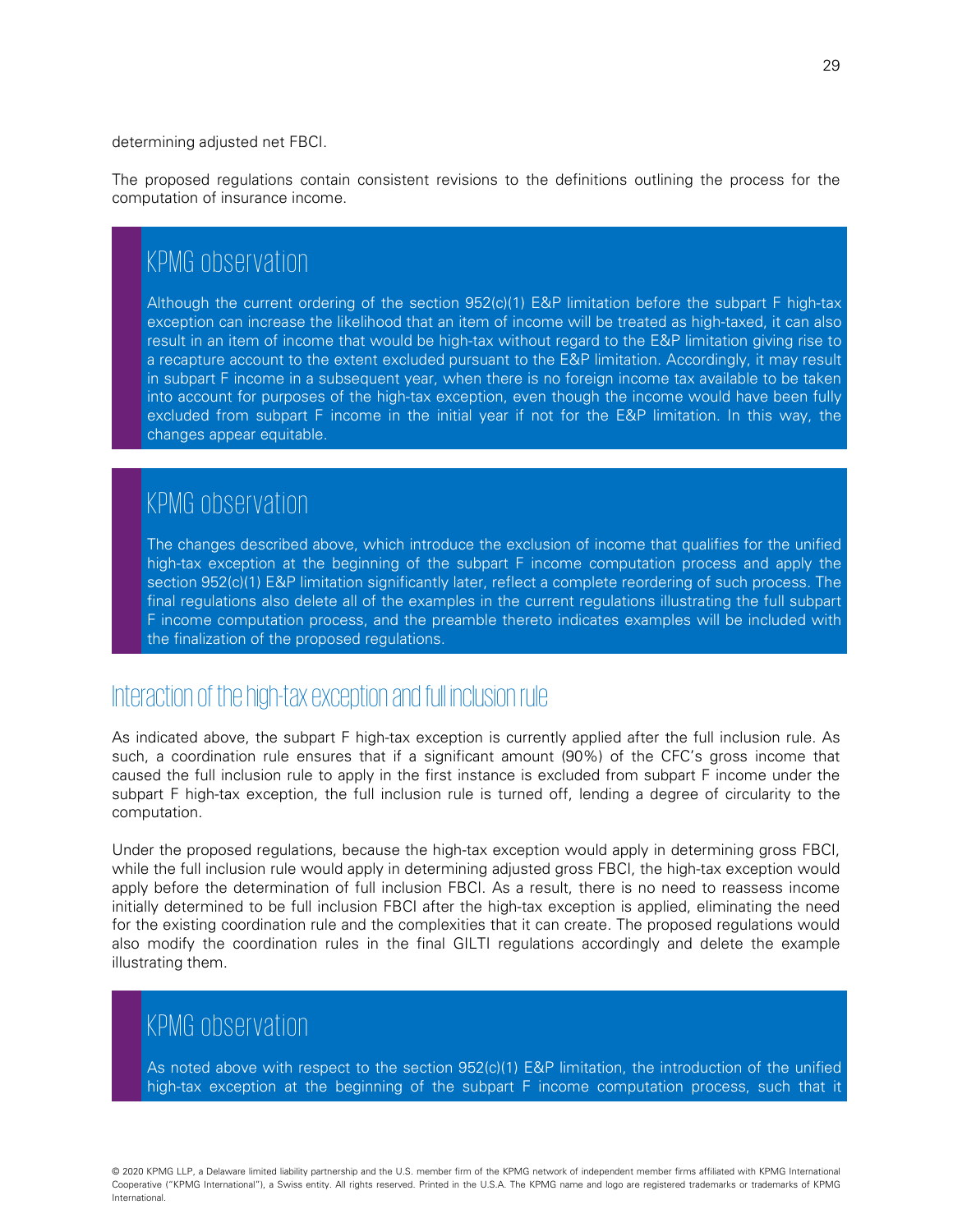applies before the full inclusion test reflects a complete reordering of such process. The deletion of the existing coordination rule in Reg. § 1.954-1(d)(6) is a happy byproduct of that rationalization.

#### <span id="page-30-0"></span>Carryover of recapture accounts

The proposed regulations provide that in a section 381(a) transaction, any recapture account of an acquired foreign corporation carries over to the acquiring foreign corporation even if it is not a CFC. This rule is described as a clarification consistent with existing successor principles. Accordingly, the applicability date differs from the majority of the proposed regulations in applying for recapture accounts of an acquiring corporation for tax years of the foreign corporation ending on or after July 20, 2020, even if the distribution or transfer described in section 381(a) occurred in a tax year ending before July 20, 2020.

### KPMG observation

As a result of the formulation of the applicability date, the recapture account carryover rule can have significant retroactive effect. For example, a calendar year CFC that was a successor in section 381(a) transaction that occurred 20 years ago would be required to ensure that it takes into account this year (and going forward) any recapture account that it would have succeeded in that long ago transaction.

# KPMG observation

The recapture rule and the more illuminating discussion thereof in the preamble conspicuously fail to address the consequences of a section 381(a) transaction in which the acquiring corporation is a domestic corporation. Although such a domestic corporation clearly could not have a recapture account, it is not clear whether a liquidating first-tier CFC's recapture account would simply disappear with no more consequence. Query whether some mechanism similar to section 904(f) could apply to require an inclusion in the acquiring domestic corporation's income to reflect the recapture account at the time of the liquidation, and if it could do so in the absence of guidance to such effect. Arguably, such a rule is not justifiable where all of the income earned by the domestic acquiring entity will be subject to direct U.S. federal income taxation.

# <span id="page-30-1"></span>Applicability dates and reliance

The final regulations generally apply to tax years of foreign corporations that begin on or after July 23, 2020, and to tax years of U.S. Shareholders in which or with which such tax years of foreign corporations end. In addition, taxpayers can rely on the rules for tax years of foreign corporations that begin after December 31, 2017, and before July 23, 2020, and to tax years of U.S. Shareholders in which or with which such tax years of the foreign corporations end, provided they consistently apply the final rules to each year in which they elect to apply the GILTI high-tax exception. The final regulations have been determined to be a "major rule" under the Congressional Review Act ("CRA") and therefore pursuant to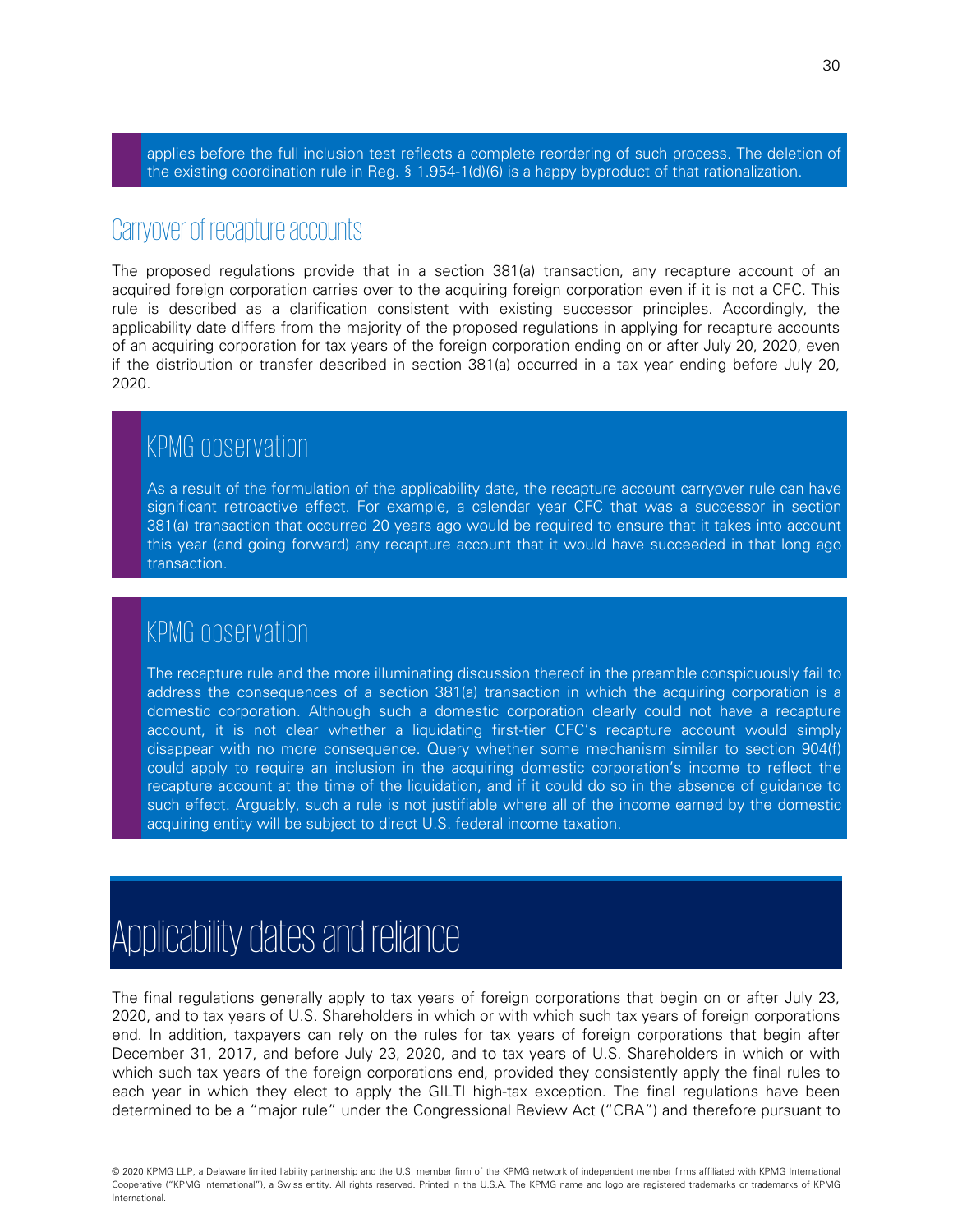section 801(3) of the CRA, the effective date of the regulations is delayed in accordance with the timing prescribed by the CRA as described in the preamble to the final regulations.

#### KPMG observation

The ability to retroactively apply the GILTI high-tax exception election was not included in the 2019 proposed regulations. Any taxpayer seeking to apply the GILTI high-tax exception retroactively should pay special attention to the rules and deadlines prescribed by the final regulations for making the election on an amended return.

The proposed regulations generally apply to tax years of CFCs beginning on or after the date the proposed rules are finalized. However, as explained above, the rule relating to the carryover of subpart F recapture accounts (Prop. Reg. § 1.952-1(f)(4)) is proposed to apply to tax years of a foreign corporation ending on or after July 20, 2020.

# KPMG observation

The proposed regulations do not expressly permit or prohibit reliance. However, as there are current final regulations contrary to the proposed rules (i.e., the existing subpart F regulations), it appears that taxpayers **cannot** rely on the proposed regulations before they are finalized.

# <span id="page-31-0"></span>Comment period and hearing

Comments or requests for a public hearing on the proposed high-tax exception must be received by September 21, 2020.

# <span id="page-31-1"></span>Requests for comments

Treasury made a number of specific and general requests for comments in the proposed regulations:

- **Income grouping rules.** As noted above, the proposed regulations group passive FPHCI as in existing Reg. § 1.954-1(c)(1)(iii)(B). Treasury is considering conforming changes to the income grouping rules in Reg. § 1.904-4(c), and requests comments on any issues concerning such revisions.
- **Expanded use of applicable financial statements.** As noted above, the proposed regulations only use applicable financial statements to allocate and apportion deductions for section 954(b)(4). Treasury requests comments on whether to expand the use of applicable financial statements ("in limited cases (for example to reduce administrative and compliance burdens)") to sections 954(b)(5), 951A(c)(2)(A)(ii), and 960, or to continue using section 861.

In particular, Treasury requested comments on one approach that would "provide that deductions allocated and apportioned to an item of gross income based on an applicable financial statement for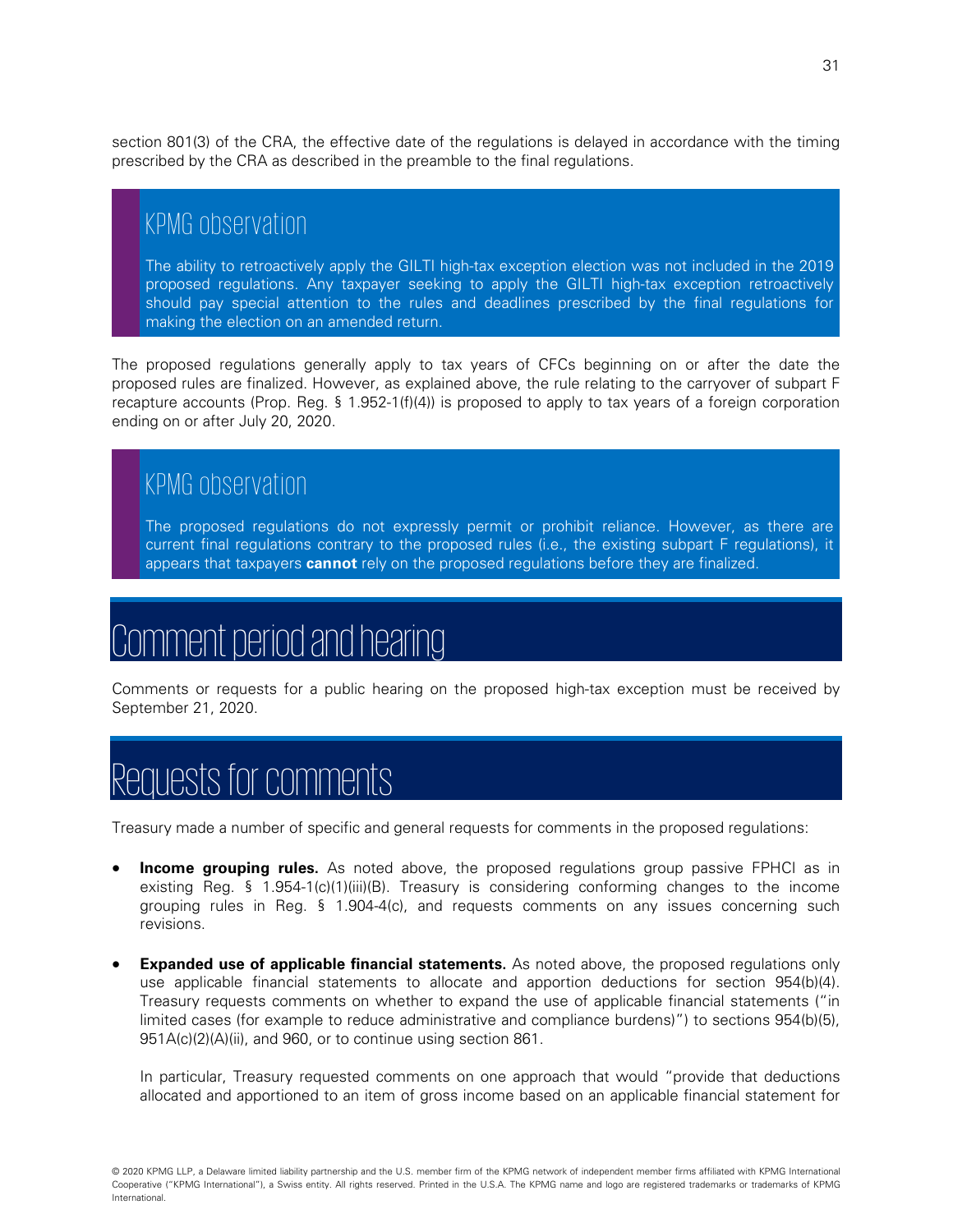purposes of calculating a tentative net item under the high-tax exception cannot be allocated and apportioned to a different item of gross income that does not qualify for the high-tax exception for purposes of calculating the inclusion under section 951(a) or section 951A." Comments are requested on this approach, which is described in the preamble as a limited change to avoid double counting between the high-tax exception and subpart F and GILTI inclusions for different items of gross income.

- **Certain items deemed to be high-taxed.** The proposed regulations deem any tentative net item resulting in an undefined value or negative effective foreign tax rate as having a high effective foreign tax rate. As described above, the result is that the item of gross income and deductions are assigned to the residual grouping from which no foreign tax credit is allowed. Treasury requests comments regarding whether this result is appropriate in all cases.
- **De minimis combination rule.** As discussed above, the proposed requiations provide a rule that would, subject to an anti-abuse rule, automatically combine tested units that are attributed less than the lesser of 1% of the gross income of the CFC or \$250,000. Treasury requests comments on this rule, "including whether the rule could be better tailored to reduce administrative burden without permitting an excessive amount of blending of income subject to different foreign tax rates."
- **24-month rule for amended returns.** As discussed in detail above, the proposed regulations provide that that the high-tax exception may be made (or revoked) on an amended return only if all U.S. Shareholders of the CFC file amended returns for the year in a single six month period within 24 months of the due date (without extension) of the original return of the controlling domestic shareholder. Treasury notes in the preamble that it is "aware that changes in circumstances occurring after the 24-month period may cause a taxpayer to benefit from making (or revoking) the election, for example, if there is a foreign tax redetermination with respect to one or more CFCs," and requests comments on rules allowing a taxpayer to make the election after the 24-month period "in cases where the taxpayer can establish that the election (or revocation) will not result in timebarred tax deficiencies."
- **Transition rules.** Treasury requests comments on transition rules in the final regulations for the application of existing Reg. § 1.954-1(d) to situations in which a U.S. Shareholder's CFCs have different tax years, given the lack of a consistency requirement in Reg. § 1.954-1(d).
- **Attribution of items to tested unit when CFC holds more than one interest in the entity.**  Treasury requests comments on how to attribute items to a tested unit, based on an applicable financial statement, where a CFC holds (directly or indirectly) more than one interest in an entity. An example is posited in the preamble that "assume[s] a CFC directly owns DEX, a disregarded entity that is a tax resident in Country X, and DEY, a disregarded entity that is a tax resident in Country Y. DEX and DEY together own all the interests in DEZ, a disregarded entity organized in Country Z that is viewed as fiscally transparent under the laws of all countries." Treasury specifically requests comments on "how items that are properly reflected on the applicable financial statement of DEZ, and taken into account by CFC, should be attributed to CFC's interests in DEX and DEY, each of which is a tested unit."
- **Information collection/paperwork burdens.** As is customary, Treasury requests comments on all aspects of information collection and any paperwork burdens created by the proposed regulations.

<sup>© 2020</sup> KPMG LLP, a Delaware limited liability partnership and the U.S. member firm of the KPMG network of independent member firms affiliated with KPMG International Cooperative ("KPMG International"), a Swiss entity. All rights reserved. Printed in the U.S.A. The KPMG name and logo are registered trademarks or trademarks of KPMG International.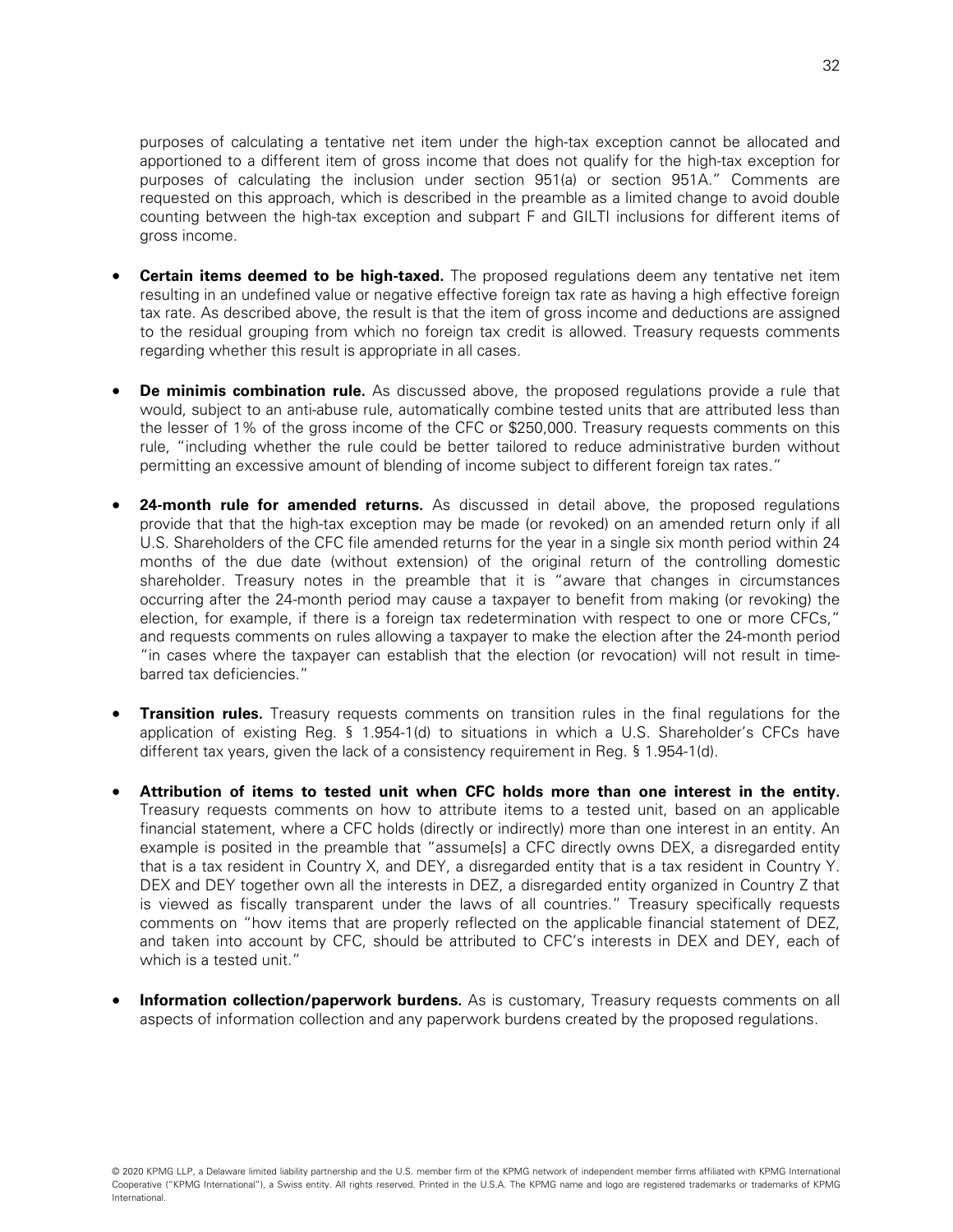# <span id="page-33-0"></span>Appendix: Applicable financial statement

- 1. Audited separate-entity financial statement that is prepared in accordance with U.S. generally accepted accounting principles ("U.S. GAAP").
- 2. Audited separate-entity financial statement that is prepared on the basis of international financial reporting standards ("IFRS").
- 3. Audited separate-entity financial statements of the foreign corporation that are prepared on the basis of the generally accepted accounting principles of the jurisdiction in which the entity is organized or the activities are located ("local-country GAAP").
- 4. Unaudited separate-entity financial statement that is prepared in accordance with U.S. GAAP.
- 5. Unaudited separate-entity financial statement that is prepared on the basis of IFRS.
- 6. Unaudited separate-entity financial statement that is prepared on the basis of local-country GAAP.
- 7. Separate-entity records used for tax reporting.
- 8. Separate-entity records used for internal management controls or regulatory or other similar purposes.